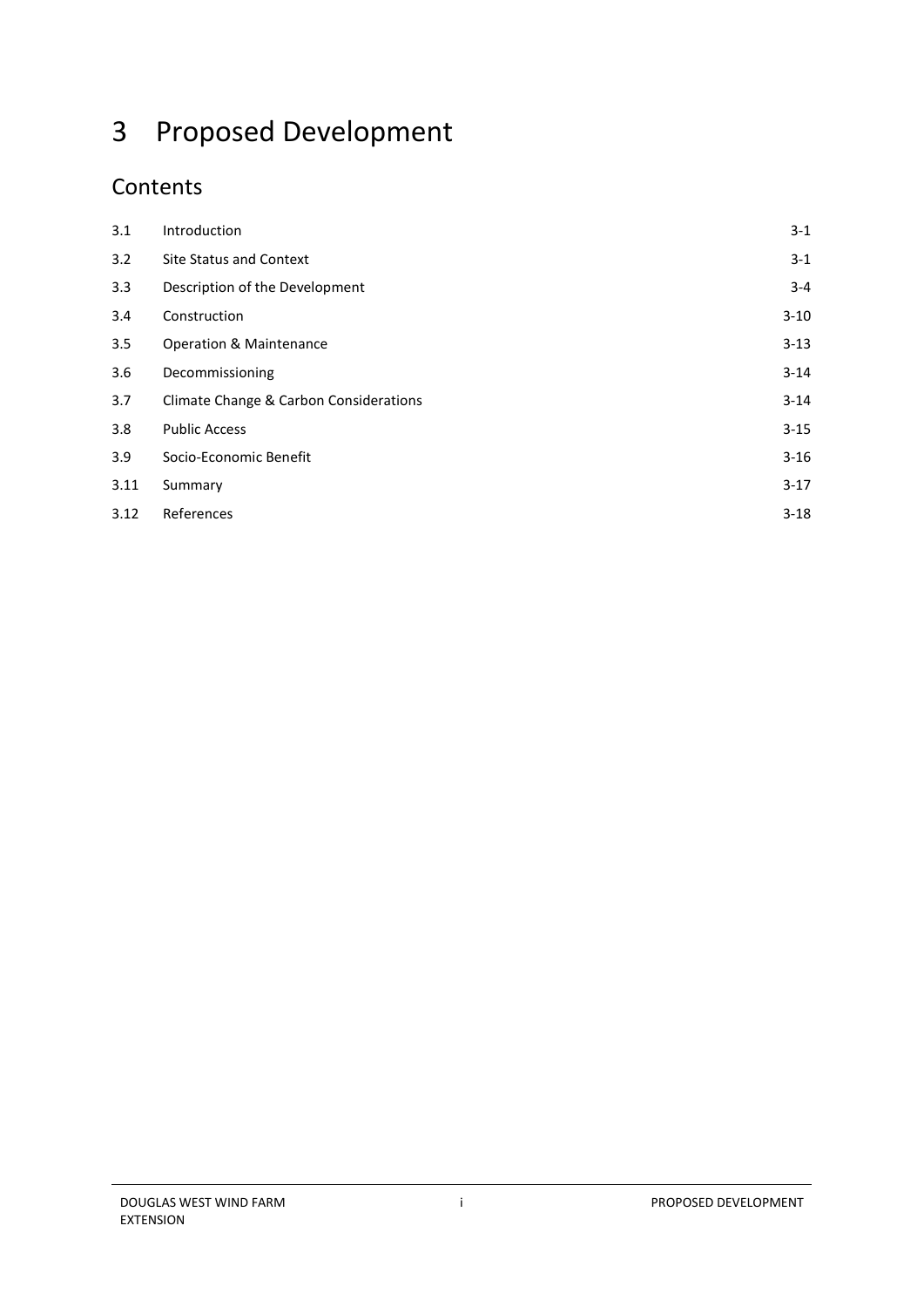This page is intentionally blank.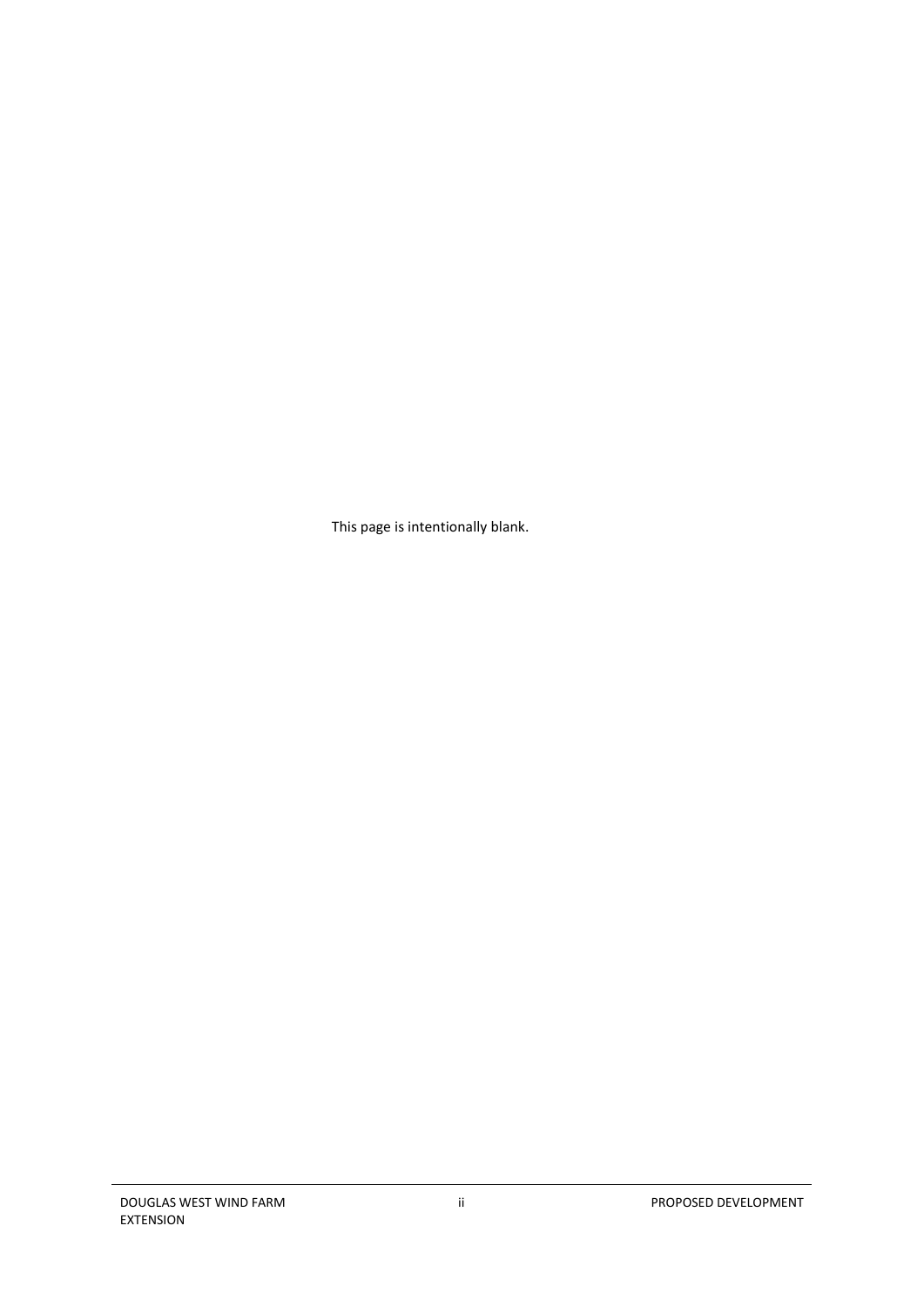# 3 Proposed Development

- <span id="page-2-0"></span>3.1 Introduction
- 3.1.1 This chapter provides a description of the Proposed Development and its geographical context.

### <span id="page-2-1"></span>3.2 Site Status and Context

### *Background and Site Description*

- 3.2.1 The Proposed Development site comprises the eastern part of the Cumberhead Forest complex that constitutes a gap in the middle of a number of consented and constructed wind farms on the north side of the Douglas Valley in rural South Lanarkshire. As neighbouring landowners to Cumberhead Forest, William Mitchell & Sons Ltd and Mitchell Energy Ltd (the Landowners, part of the same group of companies as the Applicant) were contacted by a number of developers seeking to secure access over their land to develop an 'infill' wind energy scheme on the eastern part of Cumberhead Forest as an extension to the consented Douglas West Wind Farm. Given the recent and successful application for Douglas West Wind Farm (CL/17/0477) and submission for the Repowered Hagshaw Hill Wind Farm project (ECU00000737) on neighbouring land under the control of the Landowners, it was considered that the Applicant had the experience and local knowledge to lead on proposals for a wind energy development at the Proposed Development site to infill the remaining gap in the local wind farm cluster.
- 3.2.2 The Proposed Development site covers a total area of approximately 372 ha and sits within commercial forestry plantation. A number of watercourses traverse the site including the Shiel Burn and tributaries of the Hagshaw Burn, the latter which forms the western boundary of the site. The Poniel Water flows just north of the site boundary. Directly adjacent to the southern site boundary is the Existing Hagshaw Hill Wind Farm and Extension. No residential properties lie within the site boundary.
- 3.2.3 The village of Douglas is approximately 2.68 km to the south-east of the nearest turbine and Coalburn approximately 1.56 km to the north. The M74 motorway is approximately 3.75 km east of the proposed turbines.
- 3.2.4 The closest residential properties are located to the west of Douglas village, being Blackwood Cottage and Station House. They are both located at the western most point of Station Road and located approximately 1.3 km south-east of the nearest proposed turbine (T11).

### *A Coordinated Strategy for the Future of the Hagshaw Wind Cluster*

- 3.2.5 In addition to developing the Proposed Development site, the Applicant's group of companies is also the landowner of the Douglas West Wind Farm site and of Scotland's first wind farm at Hagshaw Hill, directly to the east and south of the Proposed Development respectively. The Landowners submitted an application in December 2018 to re-power the Existing Hagshaw Hill Wind Farm by replacing the 26 existing turbines with 14 new turbines (up to 200 m to tip).
- 3.2.6 These opportunities have been of interest to other third party developers, which in many ways confirms their commercial viability. However, following careful consideration the Landowners considered that there are many benefits in taking both the repowering of Hagshaw Hill Wind Farm and the Proposed Development forward themselves, as a local business, helping to sustain existing employment levels, maximise local benefits and keep income generated in the local area.
- 3.2.7 There are also benefits from a physical perspective in terms of a coordinated layout, phasing, access, grid connection and landscape strategy for the future of the 'Hagshaw Cluster' which can be achieved by taking forward both projects as part of a coherent strategy that takes account of future plans for the adjoining Hagshaw Hill and Douglas West Wind Farm schemes. A coordinated strategy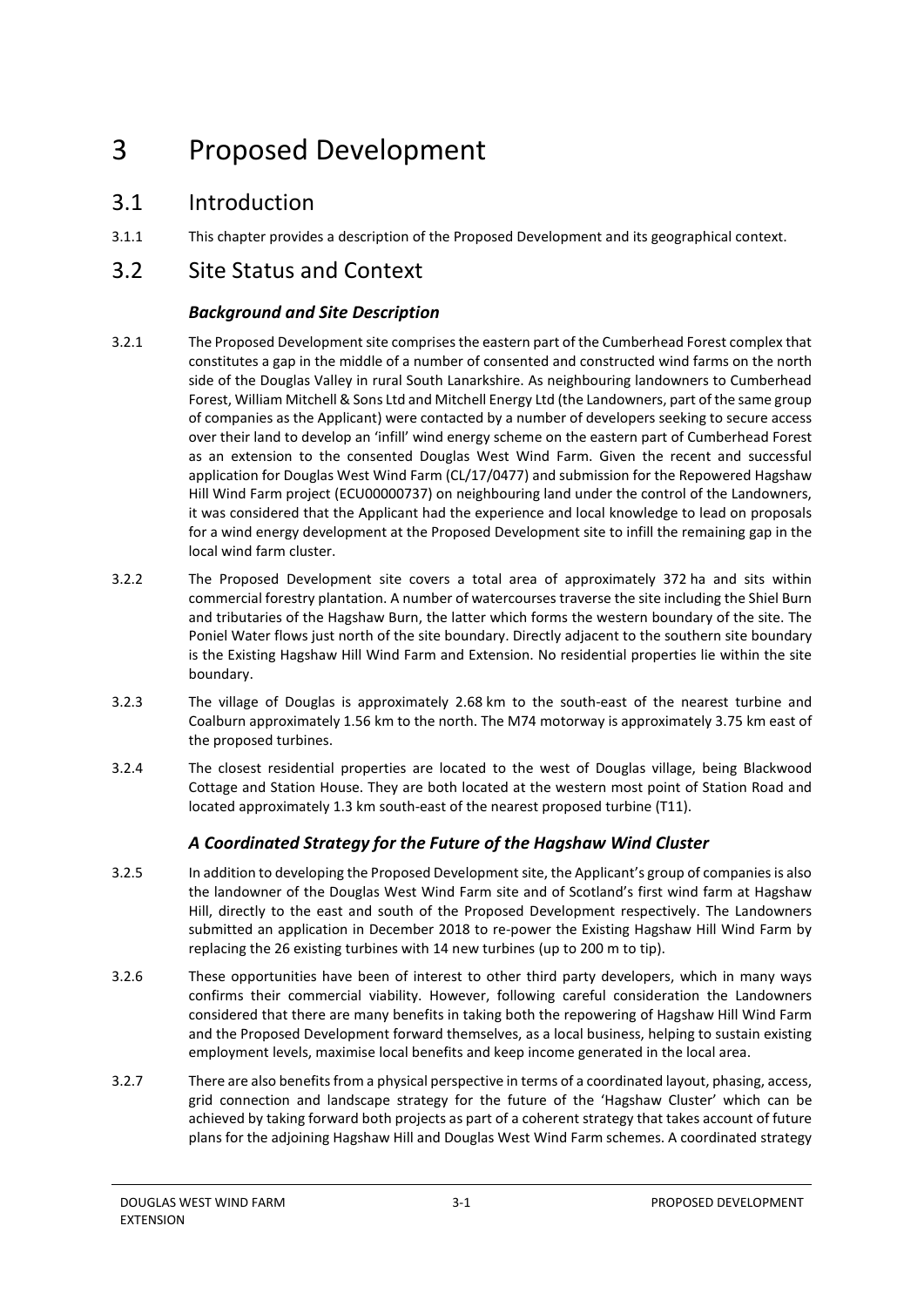for the development of the Repowered Hagshaw Hill and Douglas West Extension (the Proposed Development) schemes, will allow for:

- delivery of an outcome which is better designed in landscape terms, more strategically efficient and cost-effective;
- **•** better coordinated habitat management proposals;
- **a** a more efficient use of existing grid assets and local grid improvements;
- **EXECONS** consideration of energy storage options:
- optimisation of future renewable generation potential from this established wind farm location;
- better public access delivery across multiple sites and the potential to develop Adventure Tourism opportunities across the Landowner's landholding; and
- a significant Community Benefit/Shared Ownership package which would generate a 30-year income stream to fund a Community-Led Investment Strategy for the Douglas Valley postmining.
- 3.2.8 This application therefore forms part of the wider Forward Strategy (refer to Appendix 1.1) for the future of the Hagshaw Cluster.

#### *Environmental Designations*

- 3.2.9 Figure 3.1 shows sites with environmental designations (excluding landscape designations) within 5 km of the Proposed Development site boundary. A brief summary of these is provided below with full descriptions provided in the relevant technical chapters of the EIA Report.
- 3.2.10 There are no statutorily designated sites within the site boundary.
- 3.2.11 Between the site boundary and up to 5 km from the site boundary, the relevant designations are as follows:
	- one Special Area of Conservation (SAC), Coalburn Moss SAC;
	- one Special Protection Area (SPA), Muirkirk & North Lowther Uplands;
	- six Sites of Special Scientific Interest (SSSI), Coalburn Moss, Birkenhead Burn, Miller's Wood, Shiel Burn, Ree Burn and Glenbuck Loch, and the Muirkirk Uplands;
	- two Scheduled Monuments (SM), St Bride's Church and Glenbuck Ironworks;
	- **u** two A-listed buildings and 16 B-listed buildings;
	- one Conservation Area, Douglas; and
	- four Geological Conservation Review sites, Birkenhead Burn and Shiel Burn.
- 3.2.12 Additional to the above, between 5 and 10 km from the site boundary, the relevant designations are as follows:
	- one Special Protection Area (SPA) three separate areas, Muirkirk & North Lowther Uplands;
	- **one SAC, Red Moss;**
	- **three SSSIs, Kennox Water, Red Moss and North Lowther Uplands:**
	- six additional SMs including Thorril Castle, Criaghead Mill and several cairns;
	- **EXECUTE:** several B-listed Buildings; and
	- **one Conservation Area, Lesmahagow.**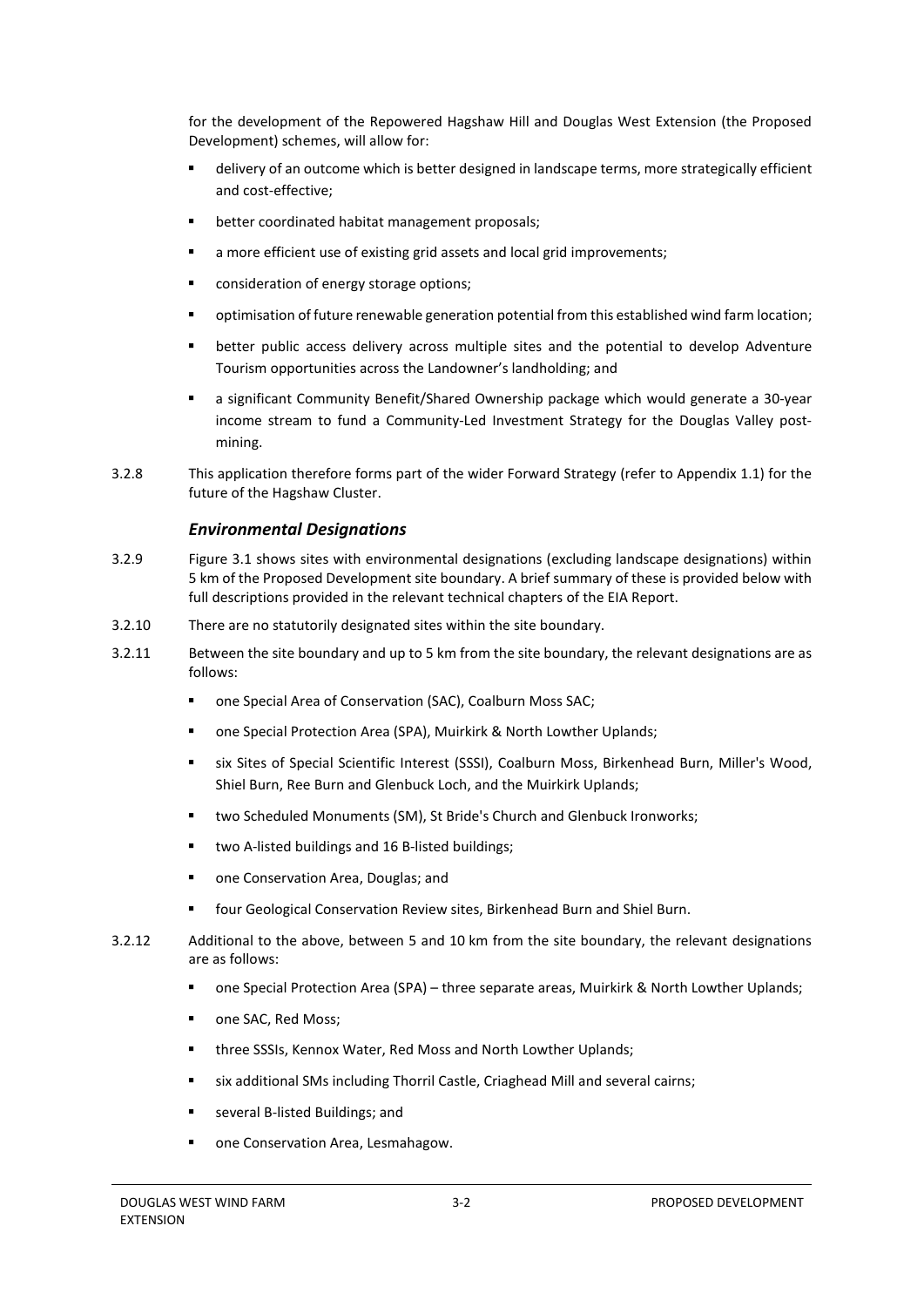- 3.2.13 Between 10 and 15 km from the site boundary the relevant designations are as follows:
	- one SAC four speared areas, Clyde Valley Woods;
	- New Lanark World Heritage Site and Conservation Area, including several listed buildings and structures within;
	- **three further Conservation Areas, Lanark, Stonehouse and Sandford;**
	- two Garden and Designed Landscapes (GDLs), Falls of Clyde and Lee Castle;
	- **15 SSSIs including Tinto Hills and Upper Nethan Valley Woods; and**
	- a number of listed structures and SMs.
- 3.2.14 There are a number of areas of Ancient Woodland noted within 5 km of the site as well as across the 15 km study area, as shown on Figure 3.1.

#### *Other Relevant Developments within 5km*

- 3.2.15 Figure 3.2 shows the locations of other relevant large wind developments in planning, consented/under construction, and operational within 5 km of the Proposed Development turbines at the time of writing (refer to Table 3.1). Potential cumulative effects with these developments have been assessed throughout the EIA Report, where there is sufficient information.
- 3.2.16 Further detailed discussion on the approach to cumulative assessment is presented in each technical assessment chapter as relevant.

| <b>Development</b>                                                            | <b>Status</b>                | <b>Number of</b><br>turbines | <b>Direction from</b><br>site | Approx. distance<br>to nearest turbine |
|-------------------------------------------------------------------------------|------------------------------|------------------------------|-------------------------------|----------------------------------------|
| Douglas West Wind<br>Farm                                                     | Consented                    | 13                           | East                          | $0.4 \text{ km}$                       |
| Dalquhandy Wind Farm<br>(Revised Dalquhandy<br>Wind Farm)                     | Consented<br>(In Planning)   | 15(15)                       | North north-<br>west          | 0.5 km                                 |
| Consented Cumberhead<br>Wind Farm (Revised<br><b>Cumberhead Wind</b><br>Farm) | Consented<br>(In Planning)   | 11 (14)                      | West                          | 0.7 km                                 |
| Poniel Wind Farm                                                              | Consented                    | 3                            | East north-east               | 2.7 km                                 |
| Hagshaw Hill Wind Farm<br>(Repowered Hagshaw<br>Hill)                         | Operational<br>(In Planning) | 26 (14)                      | South-west &<br>south         | $0.2$ km $(0.3$ km $)$                 |
| Hagshaw Hill Extension                                                        | Operational                  | 20                           | South-west &<br>south         | $0.5 \text{ km}$                       |
| Nutberry Wind Farm                                                            | Operational                  | 6                            | West                          | $1.7 \text{ km}$                       |
| Galawhistle Wind Farm                                                         | Operational                  | 22                           | South-west                    | $1.1 \text{ km}$                       |
| Hazelside Farm                                                                | Operational                  | 2(1)<br>operational)         | South-east                    | 0.9 km                                 |

#### **Table 3.1 – Cumulative Developments within 5 km of Proposed Development Turbines**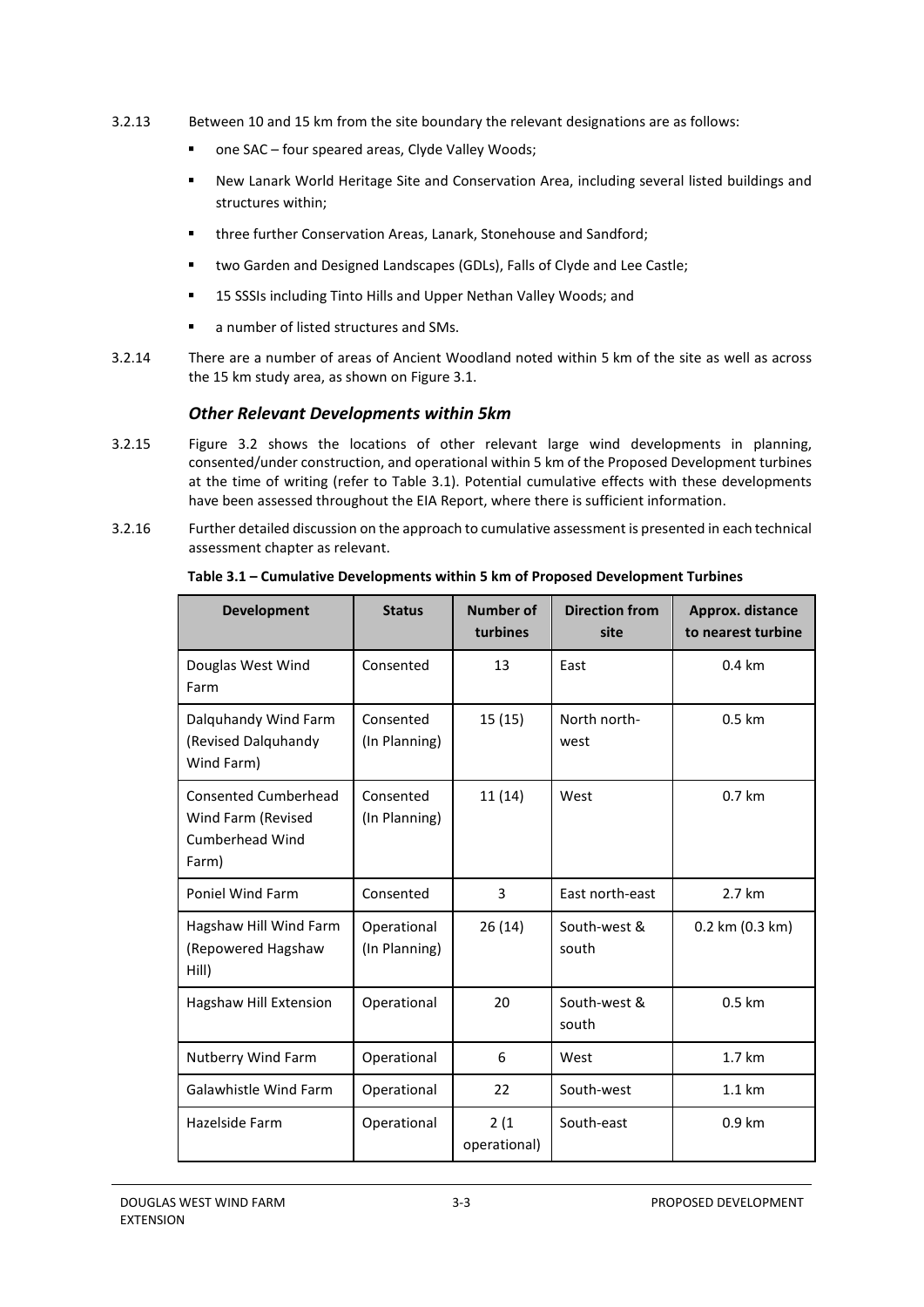## <span id="page-5-0"></span>3.3 Description of the Development

3.3.1 The final Proposed Development layout is illustrated in Figure 1.3.

### *Turbines and Turbine Foundations*

- 3.3.2 The Proposed Development will comprise 13 wind turbines of up to 200 m maximum tip height, each with a typical generating capacity of around 6 MW. The specific turbine manufacturer and model has not yet been selected as this will be subject to a pre-commencement tendering exercise and will be confirmed post consent. Therefore, for the purposes of the EIA maximum turbine dimensions and operational attributes have been established as the development scenario. The turbine parameters for the Proposed Development have been set as a maximum overall height (to blade tip) of 200 m, with a maximum blade length of 76 m, a maximum rotor diameter of 155 m, and a maximum hub height of 135 m (refer to Figure 3.3).
- 3.3.3 The proposed final locations of the turbines have been defined in order to enable the EIA to describe fully the Proposed Development for which permission is being sought. The British National Grid coordinates denoting where each of the turbines are proposed to be located are listed in Table 3.2.

| <b>Turbine</b>  | <b>Easting</b> | <b>Northing</b> |
|-----------------|----------------|-----------------|
| T1              | 279277         | 631335          |
| T <sub>2</sub>  | 279356         | 631993          |
| T3              | 279649         | 631800          |
| T4              | 280129         | 631515          |
| T <sub>5</sub>  | 279793         | 632368          |
| T6              | 280077         | 632065          |
| T7              | 280551         | 631615          |
| T8              | 280290         | 632711          |
| T9              | 280607         | 632496          |
| T <sub>10</sub> | 280920         | 632244          |
| T11             | 280975         | 631781          |
| T <sub>12</sub> | 281354         | 632708          |
| T <sub>13</sub> | 281508         | 632328          |

#### **Table 3.2 – Wind Turbine Coordinates (British National Grid)**

- 3.3.4 Whilst these locations have been determined through an iterative environmental based design process (refer to Chapter 2), there is the potential for these exact locations to be altered through micro-siting allowances prior to construction. A micro-siting allowance of 50 m in all directions is being sought in respect of each turbine in order to address any potential difficulties which may arise in the event that pre-construction surveys identify unsuitable ground conditions or unforeseen environmental constraints. It is proposed that the final positioning will be addressed through an appropriately worded condition.
- 3.3.5 Each of the turbines comprises the following components:
	- **blades**;
	- **u** tower;
	- nacelle;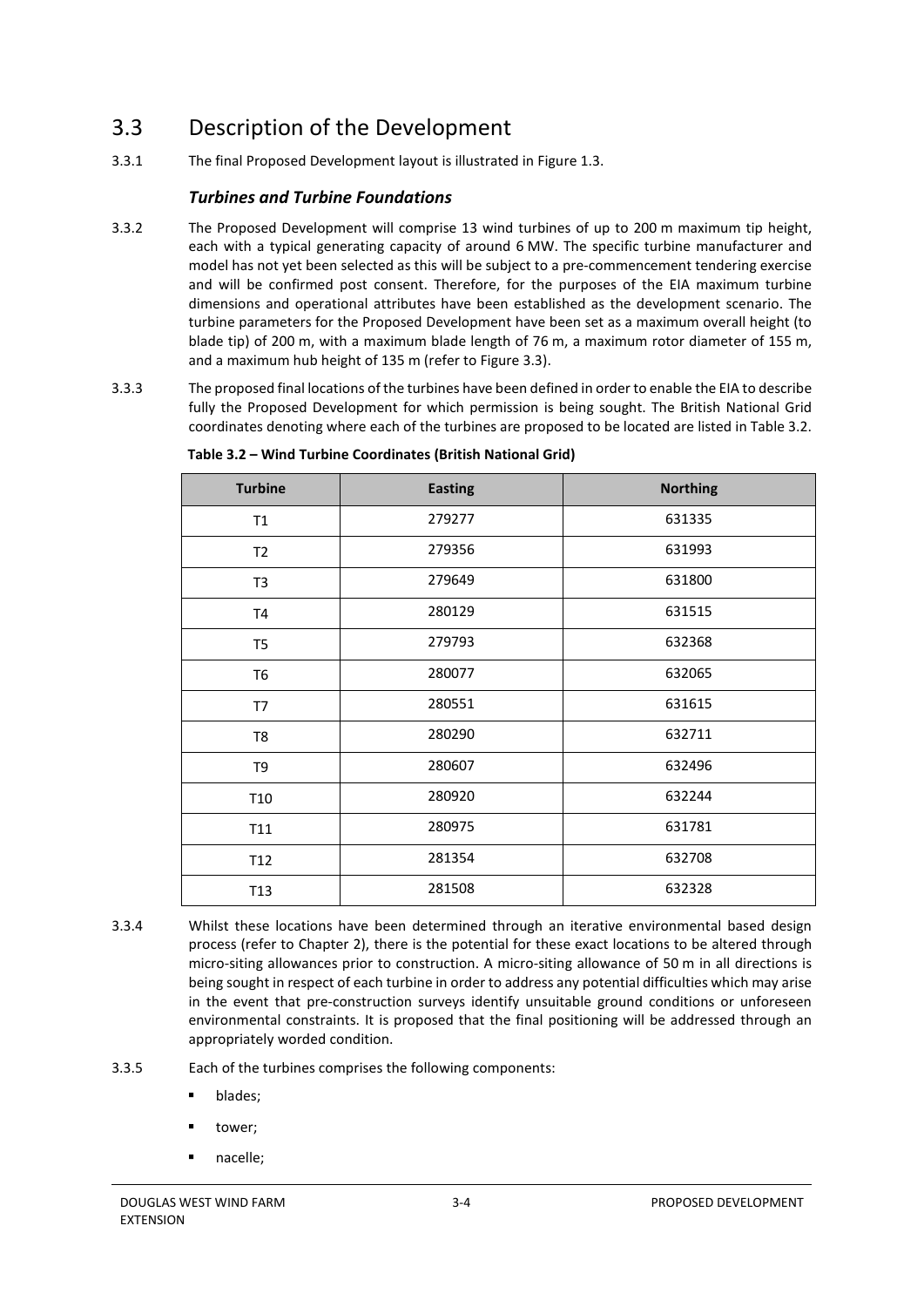- hub; and
- transformer.
- 3.3.6 Each turbine will be mounted on a tapered tubular tower and consist of a nacelle containing the gearbox, generator and associated equipment, to which are attached a hub and rotor assembly including three blades. An elevation drawing of a typical turbine is illustrated in Figure 3.3. The turbines will be of a typical modern, three-blade, horizontal axis design in semi-matt white or light grey with no external advertising or lettering except for statutory notices.
- 3.3.7 A full ground investigation will be completed prior to construction, however, typical foundations would comprise concrete and steel reinforcement. For the purposes of the EIA Report it has been assumed that all 13 turbines will have gravity base foundations with a typical radius of approximately 15 m and 3.5 m in depth.
- 3.3.8 The area above the foundations is backfilled up to the turbine with granular material.
- 3.3.9 An illustration of a typical turbine foundation is provided in Figure 3.4. The final foundation design will be specific to the turbine selected and the site conditions as verified during detailed site investigations undertaken before construction commences. In the unlikely event that ground conditions are unsuitable for the standard foundation design described above, a piled foundation design may be required, involving the installation of a series of concrete piles per turbine, with each pile being bored or driven until the underlying bedrock is reached.

### *Crane Hardstandings*

- 3.3.10 To enable the construction of the turbines, a crane hardstanding area and turning area at each turbine location will be required to accommodate assembly cranes and construction vehicles. This will comprise a crushed stone hardstanding area measuring approximately 50 m long by 30 m wide, with a typical thickness of approximately 500 mm, but subject to the specifications required by the selected turbine manufacturer and crane operator and following detailed ground investigations prior to construction.
- 3.3.11 The crane hardstandings will remain in place during the lifetime of the Proposed Development to facilitate maintenance works.
- 3.3.12 Indicative crane hardstandings are illustrated as part of the site layout on Figure 1.3 and Figure 3.5.

### *Access*

- 3.3.13 Access to the site for wind farm construction traffic will be taken directly from junction 11 of the M74 motorway, via the existing private access road that serves the consented Douglas West Wind Farm. All construction materials, wind turbine components, site staff and visitors will use this route to access the wind farm. Any timber to be removed from the site to facilitate the Proposed Development will be via the permitted forestry haul route to Station Road at Douglas West, as is presently the case. Some associated light vehicles, timber harvesting equipment and precommencement Site Investigation traffic will also access the site via Station Road.
- 3.3.14 The proposed access route for the turbines will be from the King George V Port in Glasgow. The route will follow the M8 and then onto the M74, exiting at junction 11 (Poniel) where there is direct access to the site via a private haul road. This access route to the site is shown in Figure 3.6.
- 3.3.15 The proposed access from the M74 to the turbine locations utilises the existing tarmac road from Junction 11 of the M74, through the consented industrial area (M74 Heat & Power Park) and consented Douglas West Wind Farm site and heads west, along the existing tarmac road to the corner of the Cumberhead Forest. At this point the proposed track turns south west into the forest block and onto the main body of the site.
- 3.3.16 There are existing onsite access/forestry tracks and wayleaves throughout the forest blocks, where possible these access tracks will be retained, re-used and upgraded (where necessary). Some additional lengths of new access tracks will be required to connect turbines to the existing network of tracks.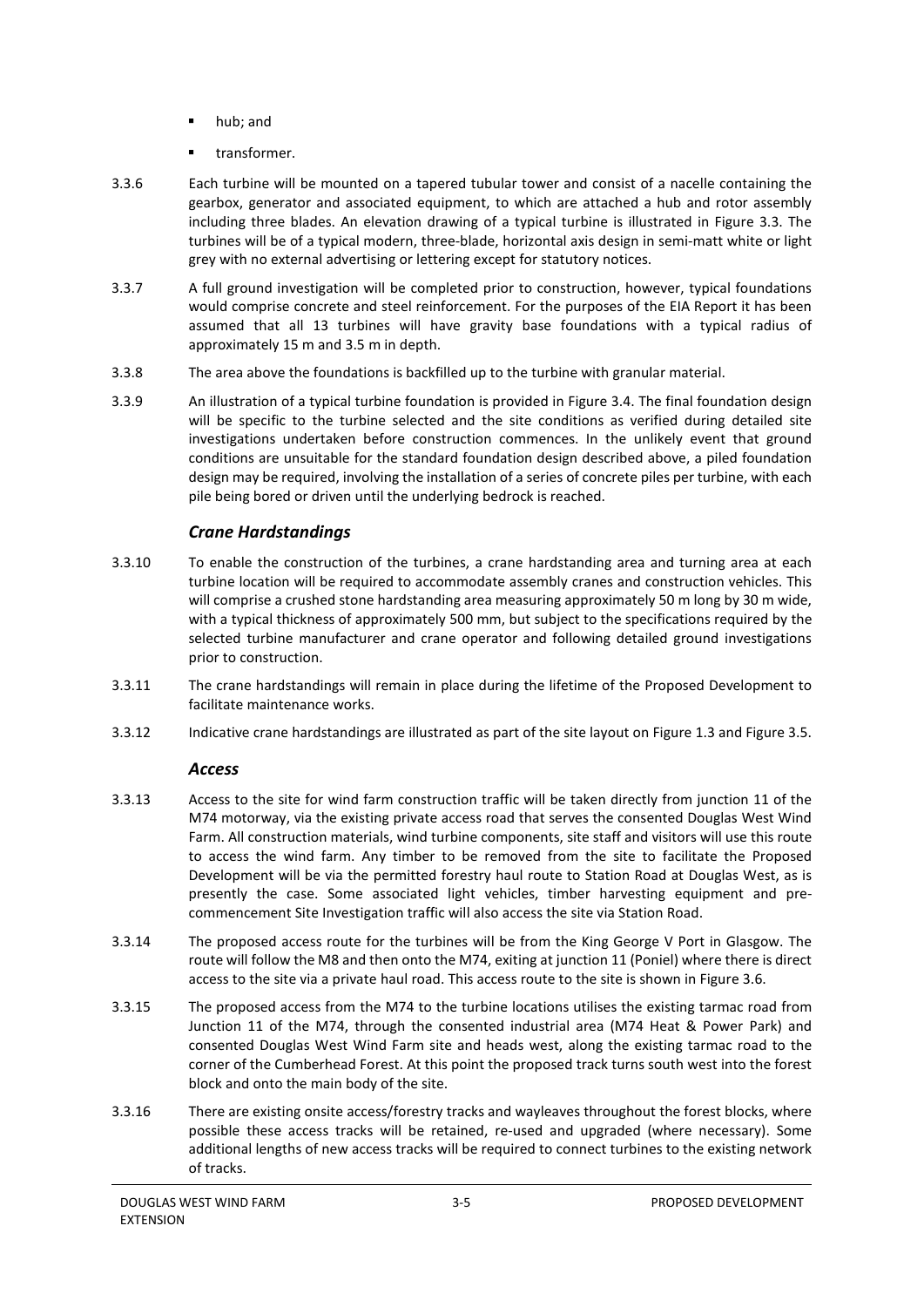- 3.3.17 All new access tracks have been designed to avoid any sensitive environmental receptors and will be made of locally sourced stone (within South Lanarkshire, potentially in part from on-site borrow pits (if suitable)), and have a typical running width of approximately 5 m, with an average stone thickness of 500 mm. An indicative cross section of the proposed access tracks is provided in Figure 3.7.
- 3.3.18 The total length of roads for the Proposed Development is approximately 14.5 km and can be subdivided into the categories detailed in Table 3.3.

| <b>Type</b> | <b>Description</b>                                                                                                                                                                                | Length<br>(m) | Percentage<br>of Total |
|-------------|---------------------------------------------------------------------------------------------------------------------------------------------------------------------------------------------------|---------------|------------------------|
| Existing    | Existing haul road from the M74 towards the site, tarmac<br>surfaced road to main body of site. Existing haul road from<br>Station Road to the west of Douglas West (for timber<br>removal only). | 4,200         | 29%                    |
| Existing    | Existing tracks, to be upgraded where necessary                                                                                                                                                   | 2,990         | 21%                    |
| <b>New</b>  | Temporary tracks                                                                                                                                                                                  | 1,450         | 10%                    |
| <b>New</b>  | Spine road                                                                                                                                                                                        | 2,640         | 18%                    |
| <b>New</b>  | New spur roads to the turbines                                                                                                                                                                    | 3,250         | 22%                    |
|             | Total                                                                                                                                                                                             | 14,530        | 100 %                  |

**Table 3.3 – Access Track Composition**

- 3.3.19 It is proposed that there will be a micro-siting allowance of 50 m in all directions for all access tracks to allow for potentially unsuitable ground conditions or unforeseen environmental constraints identified by pre-construction surveys. It is proposed that the final positioning will be addressed through an appropriately worded condition.
- 3.3.20 A transport assessment (Chapter 12) has been undertaken in support of the application for the Proposed Development and this provides detail on access routes to the site for construction vehicles and provides an estimate of trip generation during construction. The transport assessment includes a review of the proposed route, construction traffic impacts, and an abnormal load route review. Traffic and transport effects are discussed further in Chapter 12.
- 3.3.21 Prior to construction, any required improvements to public roads will be undertaken and appropriate highway safety measures will be agreed with South Lanarkshire Council (SLC) and Transport Scotland, with necessary signage or traffic control measures implemented throughout the construction phase on the agreed basis.

### *Watercourse Crossings*

- 3.3.22 A number of watercourses will be crossed by the proposed access tracks within the site. It is proposed that there will be a micro-siting allowance of 50 m in all directions for all watercourse crossings to allow for local variations in ground conditions, topography or unforeseen environmental constraints identified by pre-construction surveys. It is proposed that the final positioning will be addressed through an appropriately worded condition.
- 3.3.23 The new access tracks within the site will require new crossings to be put in place, or existing crossings may require some localised upgrading, for the following watercourses, as detailed Table 3.4 below (refer to Figure 1.3 and Figure 11.2). Further details of the water crossings (existing and proposed) are included in Appendix 11.2 and discussed within Chapter 11.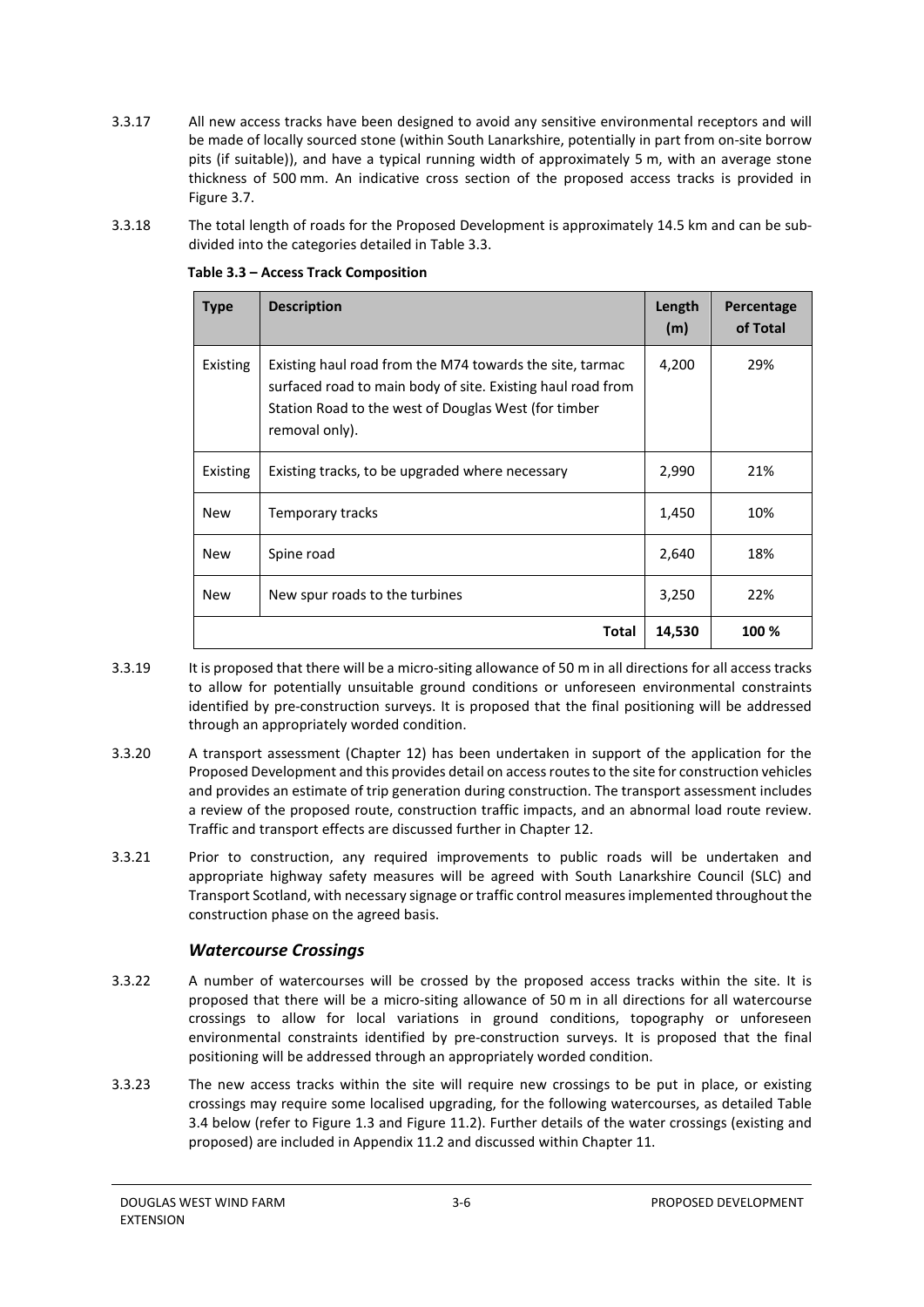| Reference                                   | Existing/<br><b>New</b> | <b>Type</b>                                          | <b>New Track required</b><br>for Access |
|---------------------------------------------|-------------------------|------------------------------------------------------|-----------------------------------------|
| <b>Water Crossing 1</b><br>(NS 81920 32492) | Existing                | <b>Existing HDPE culvert</b>                         | No.                                     |
| <b>Water Crossing 2</b><br>(NS 80794 31479) | Existing                | Existing 300 dia. HDPE culvert                       | No.                                     |
| Water Crossing 3<br>(NS 80206 31493)        | <b>New</b>              | Proposed HDPE culvert                                | Yes                                     |
| <b>Water Crossing 4</b><br>(NS 79964 31469) | Existing                | Existing 450 dia. HDPE culvert                       | No.                                     |
| <b>Water Crossing 5</b><br>(NS 80722 32475) | <b>New</b>              | Proposed galvanised steel<br>bottomless arch culvert | Yes                                     |
| Water Crossing 6<br>(NS 80053 31404)        | Existing                | Existing 450 dia. HDPE culvert                       | No.                                     |

3.3.24 It is proposed that the final solution and detailed design for all water crossings, including any potential upgrades or amendments required to existing crossings, will be addressed through an appropriately worded condition and in accordance with the requirements of the *Water Environment (Controlled Activities) (Scotland) Regulations 2011*.

### *Drainage*

- 3.3.25 Surface or sub-surface water flow within the vicinity of the access tracks and hardstanding areas will be routed into drainage channels or will flow across the hardstanding areas. The drainage channels will be situated on the upstream side of the infrastructure and run in parallel with them. These channels will pass under the hard areas, via small diameter carrier drains, to the downstream side where the run-off will percolate to the riparian zone.
- 3.3.26 Where ground conditions permit, channels may connect with infiltration trenches on the downhill side of the hard areas, with a small sump at the inlet to collect silt and treat run-off prior to infiltration to the surrounding soils. Silt traps will also be located along trenches to further facilitate the collection of silts. These will be cleaned out periodically, as required.
- 3.3.27 The edges of the access tracks will be flush to allow the surface water from the road to route directly into the collection channels or infiltration trenches. On steeper sections of track, regular cross drains, connected to infiltration trenches, will be installed to collect surface run-off and ensure longitudinal flow is intercepted, thus avoiding rutting and subsequent breakup of the track surface. Trenches will maintain linear flows to downstream areas avoiding point discharge of large flows.
- 3.3.28 Where the access tracks follow contours, earthworks may be required to accommodate these. Where earthworks are required a collection ditch will be installed at the head of the cutting, with appropriate dams and sumps, to collect silt and prevent sediment transfer to watercourses.
- 3.3.29 A detailed drainage design will be undertaken and submitted to the Scottish Ministers, in consultation with the Scottish Environment Protection Agency (SEPA), for approval prior to construction.

### *Grid Connection & Energy Storage*

3.3.30 The electrical power produced by the individual turbines will be fed to an onsite substation and energy storage compound via underground cables. The substation and energy storage compound is located in the east of the site as shown on Figure 1.3. The design of the substation and control room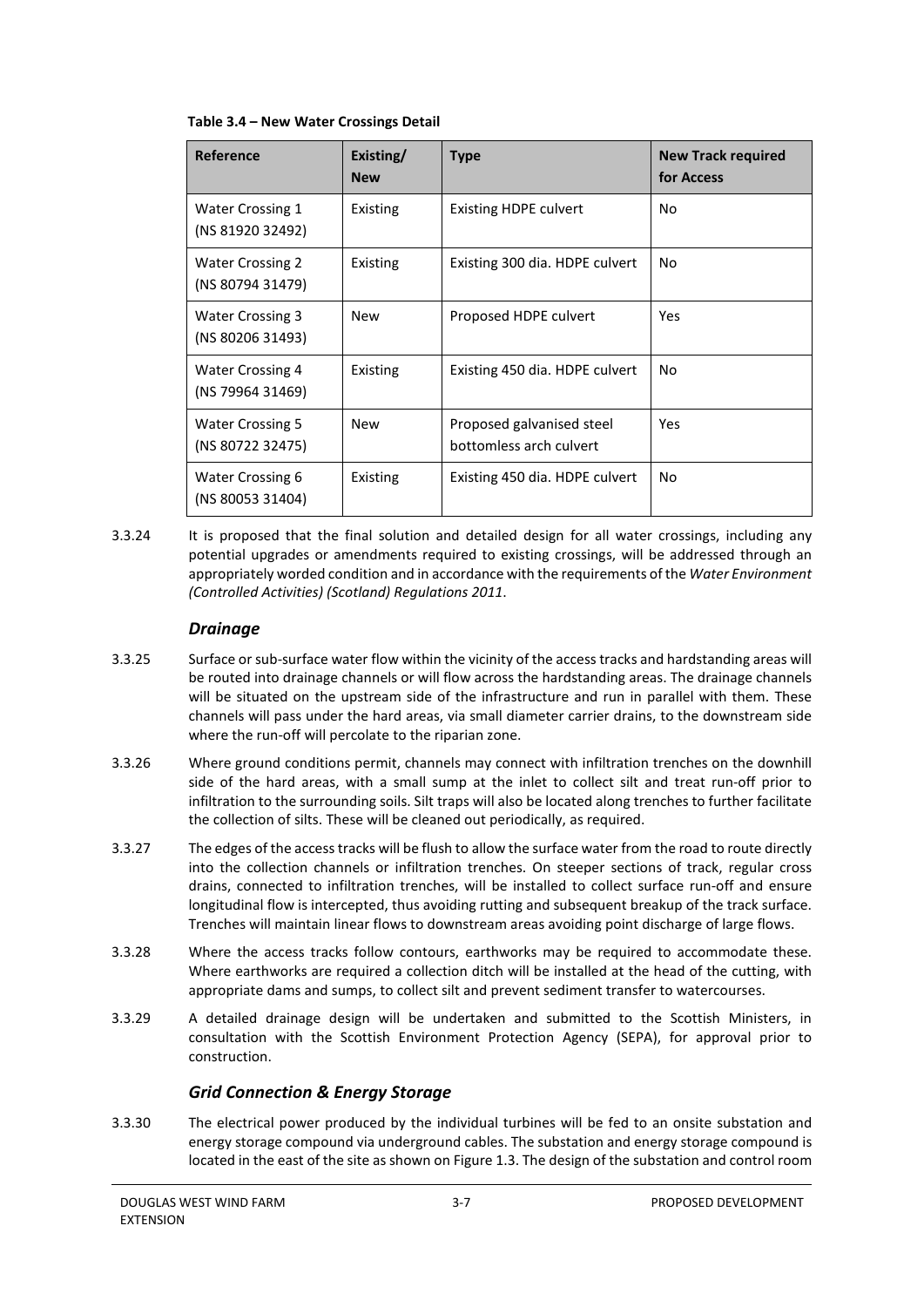building is relatively flexible and where appropriate may be clad in local materials to match in with the surroundings. Technology continues to develop in the field of energy storage, therefore the design of that element of the compound is proposed to be secured by an appropriately worded condition.

- 3.3.31 The Proposed Development will most likely be connected to the wider electricity network via a new collector substation at junction 11 of the M74, then on to the Coalburn Transmission Substation to the north-east of the site. The final routing and design of the grid connection is still under discussion with National Grid and Scottish Power Transmission but permission is being sought within this application to lay underground export cables alongside the main access track/existing tarmac road to a proposed collector substation (to be separately consented) at junction 11 of the M74 (refer to Figure 3.13).
- 3.3.32 The cables will be laid in trenches, typically approximately 0.5 m deep and 1 m wide, laid on a sand bed and backfilled using suitably graded material. The trenches will also carry earthing and communication cables for the operation of the Proposed Development. Cabling will mainly be located adjacent to the access tracks (refer to Figure 3.7) within the wind farm itself, and (as noted above) export cables are also anticipated to continue from the on-site substation, alongside the existing tarmac road and haul road to the roundabout at Junction 11 of the M74.
- 3.3.33 The substation and energy storage compound will be approximately 100 m by 60 m, to incorporate a substation and control room building, energy storage facility, and potentially some external electrical equipment. The substation and control building is anticipated to be around 30 m long by 10 m wide have a height to ridge of around 5 m. The building will accommodate all the equipment necessary for automatic remote control and monitoring of the Proposed Development, in addition to the electrical switchgear, fault protection and metering equipment required to connect the Proposed Development to the electricity transmission network. Depending on the nature of the connection, there may be external electrical infrastructure adjacent to the control building. Subject to economic viability, a separate energy storage facility providing around 20 MW of storage capacity will be located adjacent to the control building. Details of the final design of all components of the substation and energy storage compound are proposed to be secured through an appropriately worded condition. An indicative substation elevation drawing and energy storage facility elevation drawing are provided in Figure 3.8.
- 3.3.34 It is proposed that there will be a micro-siting allowance of 50 m in all directions for the substation and energy storage compound to allow for local variations in ground conditions, topography or unforeseen environmental constraints identified by pre-construction surveys. It is proposed that the final positioning will be addressed through an appropriately worded condition.

### *Meteorological Monitoring Masts*

3.3.35 There will be two steel lattice tower meteorological monitoring masts located within the site boundary at locations shown in Table 3.5 below:

| Met Mast No. | <b>Easting</b> | <b>Northing</b> |  |  |  |  |
|--------------|----------------|-----------------|--|--|--|--|
| 1            | 281235         | 631952          |  |  |  |  |
|              | 279835         | 632132          |  |  |  |  |

3.3.36 The masts will be used to record wind speeds across the site and each will measure up to 100 m in height. An elevation drawing of a typical mast is provided as Figure 3.9.

### *Construction Compound*

3.3.37 A construction compound will be required as a control centre for all site activities and to provide facilities for the day-to-day needs of the project and the workforce. It will be located to the south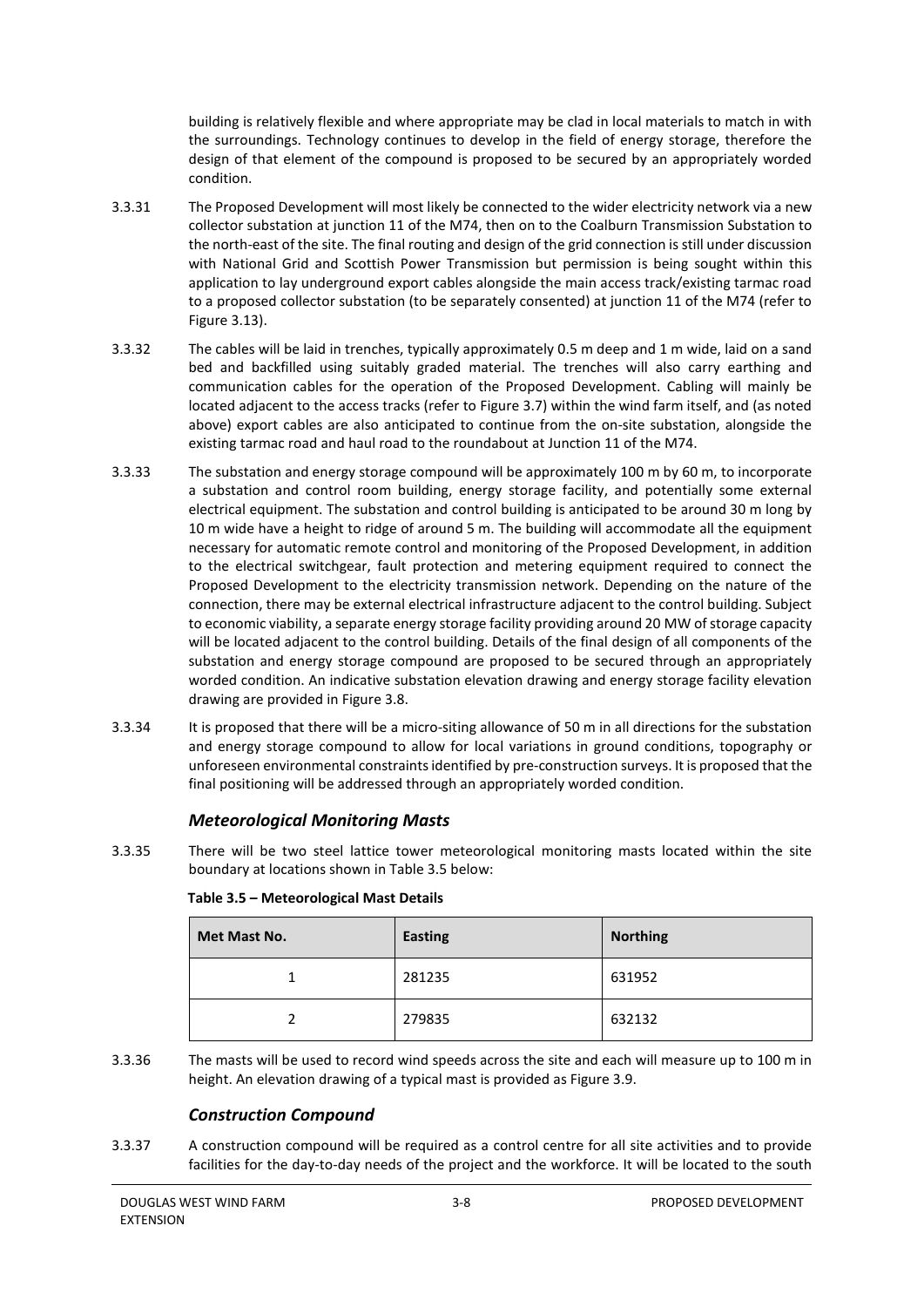of the main access track at the entrance to the main body of the site as shown on Figure 1.3. It will comprise an area of approximately 100 m long by 60 m wide. An indicative layout of a typical construction compound is provided in Figure 3.10.

- 3.3.38 The compound area will house temporary portable cabin structures to be used as the main site office and welfare facilities, including toilets, clothes drying and kitchen, with the provision for sealed waste storage and removal. It will also be used for the storage and assembly of certain components, containerised storage for tools and small parts, and oil and fuel storage. A concrete batching plant will also be located here. Adequate parking will be provided for cars and light vehicles. A portable cabin controlling access to the main site with mandatory signing in and out procedures will be located at the entrance to the compound.
- 3.3.39 The proposed location of the compound is on firm ground and avoids habitats of highest sensitivity. Prior to commencing construction work, a detailed appraisal of the areas will be required, including an assessment by the project ecologist and also trial pits and /or boreholes to confirm the nature of the sub-strata.
- 3.3.40 The detailed location, size and engineering properties of the construction compound will be confirmed prior to the start of construction, after the turbine supplier and model have been confirmed. It is proposed that there will be a micro-siting allowance of 50 m in all directions for the construction compounds in order to allow operational flexibility. It is proposed that the final positioning will be addressed through an appropriately worded condition.
- 3.3.41 A concrete batching plant will be located within the construction compound within the main body of the site. The concrete batching plant will comprise aggregate and cement hoppers, water bowsers/tanks, a mixer and a control cubicle is proposed on site. Aggregates and sand would be stockpiled and contained adjacent to the plant. It will be necessary to provide a limited private water supply and foul drainage; this is considered further in Chapter 11.
- 3.3.42 On completion of construction works, it is proposed that all temporary structures be removed and the compound areas be restored for forestry purposes.

### *Temporary Turbine Laydown Area*

- 3.3.43 A temporary turbine laydown area will be required to enable construction of the Proposed Development. It will comprise an area of approximately 150 m long by 70 m wide. The proposed location of the laydown area will be located south of access road at the entrance to the main body of the site (refer to Figure 1.3).
- 3.3.44 The proposed location of the laydown area is on firm ground and avoids habitats of highest sensitivity. Prior to commencing construction work, a detailed appraisal of the area will be undertaken, including an assessment by the project ecologist, and trial pits and /or boreholes to confirm the nature of the sub-strata.
- 3.3.45 The detailed location, size and engineering properties of the temporary turbine laydown area will be confirmed prior to the start of construction, after the turbine supplier and model have been confirmed. It is proposed that there will be a micro-siting allowance of 50 m in all directions for the temporary turbine laydown area in order to allow operational flexibility. It is proposed that the final positioning will be addressed through an appropriately worded condition.
- 3.3.46 On completion of construction works, it is proposed that the laydown area be restored for forestry purposes.

#### *Borrow Pits*

- 3.3.47 To minimise the volume of imported material brought onto the site and any associated environmental impact, borrow pits located within the site will be used to source stone for track construction. A borrow pit is an area where material has been excavated for use at another location.
- 3.3.48 One borrow pit search area has been identified and it is proposed that the actual borrow pit(s) would be located within this search area, however, would only require using a portion of the search area. The location of the search area is shown on Figure 1.3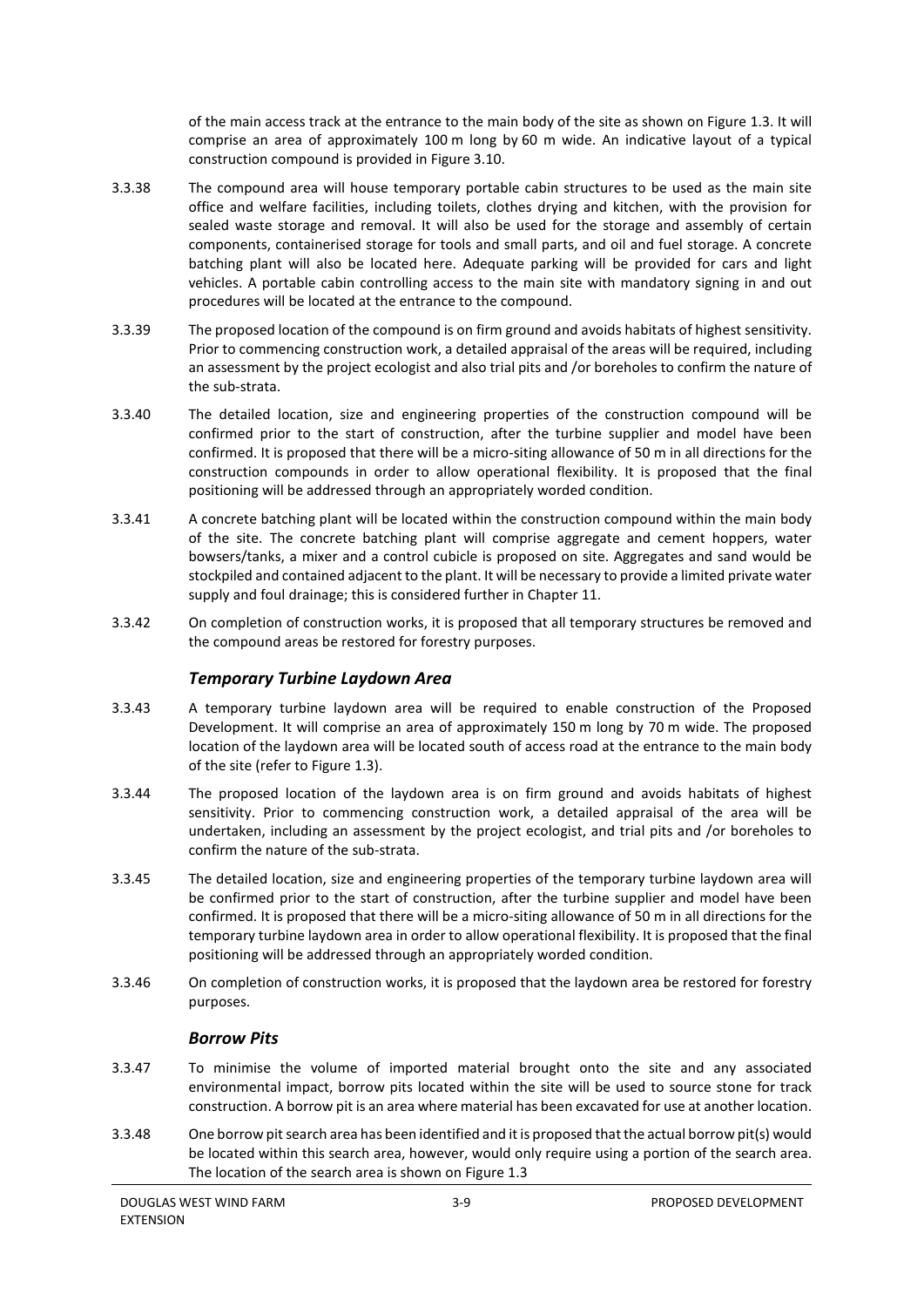- 3.3.49 Detailed site investigations prior to construction will be carried out to further confirm the rock type, rock characteristics and suitability, as well potential volumes to be extracted from the search area. The final borrow pit(s) identified during the geotechnical evaluation will be defined within the Construction Environmental Management Plan (CEMP) (refer to Section 3.4 below). The pollution control measures to be implemented during usage of the borrow pit(s) and its reinstatement will also be covered within this document.
- 3.3.50 The borrow pit(s) will require the use of plant to both win and crush the resulting rock to the required grading. It is anticipated that rock will be extracted by breakers and other relevant methods that may be required. Noise associated with stone extraction is discussed in Chapter 9.
- 3.3.51 Environmental considerations have influenced the location of the borrow pit search area to minimise the effect on ecology, forestry, hydrology and landscape, and to allow successful reinstatement measures to be put in place as appropriate. Following construction, the borrow pit(s) will be restored and reinstated to agreed profiles.

### <span id="page-11-0"></span>3.4 Construction

3.4.1 The on-site construction period for the Proposed Development is expected to be approximately 12 months (refer to Table 3.6 and Figure 1.3). Normal construction hours will be between 07:00 and 19:00 Monday to Friday and 07:00 to 13:00 on a Saturday. These times have been chosen to minimise disturbance to local residents. It must, however, be noted that during the turbine erection phase, operations may proceed round the clock to ensure that lifting processes are completed safely. Table 3.6 provides an indicative programme for the main items of work to be carried out.

| <b>Task</b>                        |  | <b>Month Number</b> |   |   |   |   |   |   |   |    |    |    |
|------------------------------------|--|---------------------|---|---|---|---|---|---|---|----|----|----|
|                                    |  | $\overline{2}$      | 3 | 4 | 5 | 6 | 7 | 8 | 9 | 10 | 11 | 12 |
| Mobilisation                       |  |                     |   |   |   |   |   |   |   |    |    |    |
| Access & Site Tracks               |  |                     |   |   |   |   |   |   |   |    |    |    |
| <b>Foundations</b>                 |  |                     |   |   |   |   |   |   |   |    |    |    |
| On-site Cabling                    |  |                     |   |   |   |   |   |   |   |    |    |    |
| Substation works                   |  |                     |   |   |   |   |   |   |   |    |    |    |
| Substation commissioning           |  |                     |   |   |   |   |   |   |   |    |    |    |
| <b>Crane Hardstanding</b>          |  |                     |   |   |   |   |   |   |   |    |    |    |
| Off-site Cabling                   |  |                     |   |   |   |   |   |   |   |    |    |    |
| <b>Turbine Delivery</b>            |  |                     |   |   |   |   |   |   |   |    |    |    |
| <b>Turbine Erection</b>            |  |                     |   |   |   |   |   |   |   |    |    |    |
| <b>Commissioning &amp; Testing</b> |  |                     |   |   |   |   |   |   |   |    |    |    |
| Site Reinstatement                 |  |                     |   |   |   |   |   |   |   |    |    |    |

#### **Table 3.6- Indicative Construction Programme**

### *Summary of Development Areas*

3.4.2 Table 3.7 below summarises the approximate areas for which aggregate material will be required for each of the main infrastructure elements described in Section 3.3. The transport assessment in Chapter 12 has been prepared on a "worst-case" basis that all construction aggregate will be imported to site. However, if base materials (at least) are won on site this would result a reduction in delivery volumes / traffic. Further detail on traffic volumes associated with the importation of construction materials is provided in Chapter 12.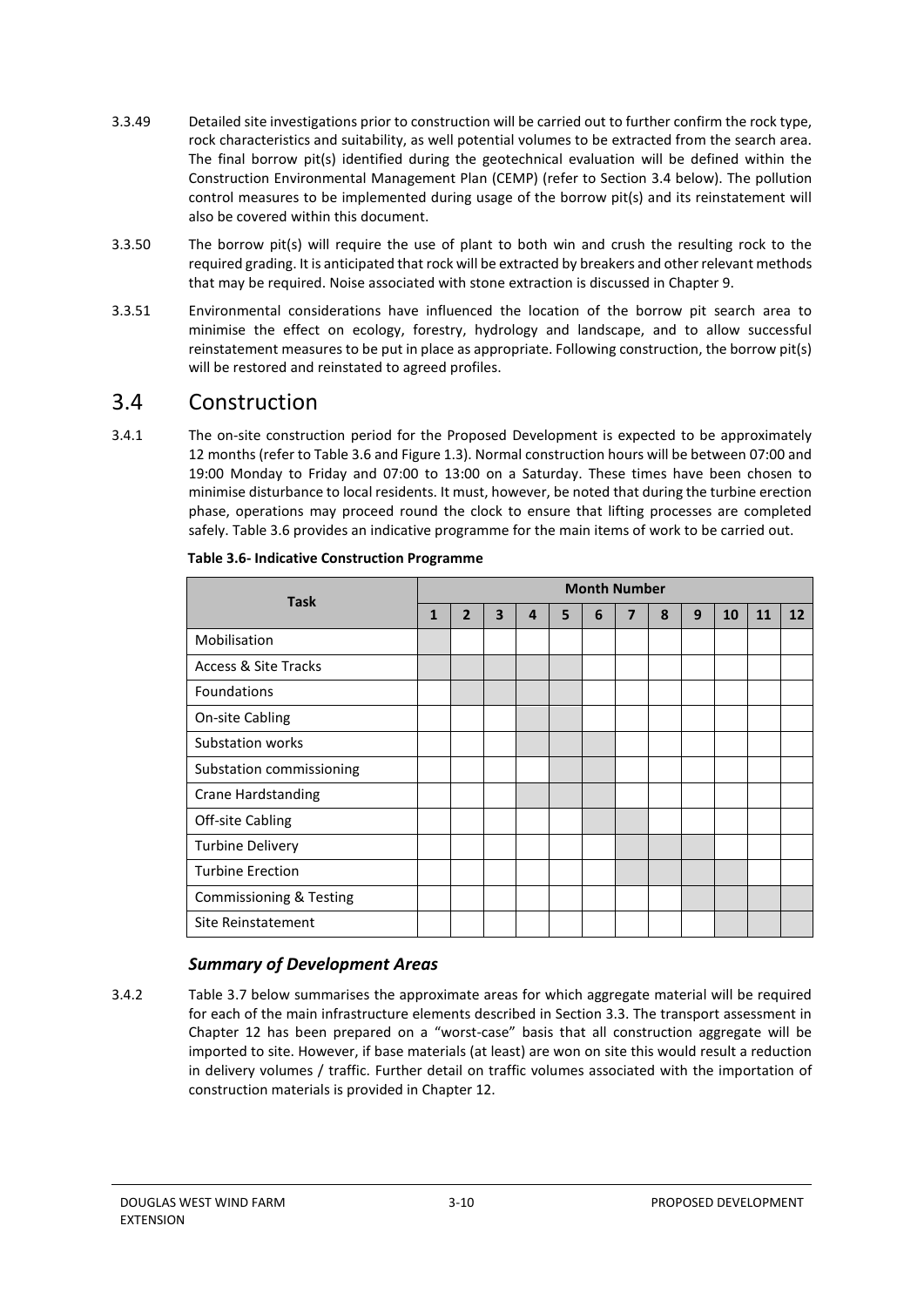#### **Table 3.7 - Proposed Development Areas**

| <b>Infrastructure</b>                   | Area $(m^3)$ |
|-----------------------------------------|--------------|
| New Tracks and Temporary Tracks         | 43,615       |
| <b>Track Upgrades</b>                   | 2,880        |
| <b>Crane Hardstanding</b>               | 23,400       |
| Construction Compound and Laydown Areas | 18,000       |

#### *Construction Materials*

- 3.4.3 The main materials likely to be required in part or total for the construction of the track, turbine and substation/control building foundations, hardstanding areas and cable trenches are described below:
	- crushed stone;
	- geotextile;
	- cement;
	- sand;
	- concrete;
	- steel reinforcement; and
	- electrical cable.
- 3.4.4 Necessary excavations will be made, initially by stripping back the soil from the area to be excavated. This soil will typically be stored separately either in a mound adjacent to the excavation area for backfill, if required, or stored at a designated area on site for further use or reinstatement of temporary works areas. The handling of soils will be undertaken in accordance with best practice techniques.
- 3.4.5 For the purposes of the transport assessment, it has been assumed that concrete will be batched on site within the identified concrete batching area and materials will be delivered to site on a spread programme.
- 3.4.6 Should surface water run-off or groundwater enter the excavation during construction of the turbine foundations, appropriate pumping measures away from watercourses will be implemented to ensure the works are safely carried out and the excavation is sufficiently dry to allow concrete placement. Once the concrete is cast, the excavated material will be used for backfill and compacted to the required design density. Once this backfill is completed, the crane hardstanding areas will be constructed.
- 3.4.7 The proposed method for constructing the wind turbines is as follows. The turbines will be erected using a large mobile crane or crawler crane, positioned on the hardstanding adjacent to the turbine base. A smaller tail crane will be positioned adjacent to the delivery position of the turbine components. The two cranes will lift the tower sections and blades into their assembly positions, and the main crane will lift the tower sections, nacelle and blades into their operational positions.
- 3.4.8 As soon as practical, once installation is complete, the immediate construction area will be restored to its original profile, although the crane hardstandings will be retained for future maintenance. The soils will be replaced and reseeded where appropriate and as advised by an onsite Environmental Clerk of Works (ECoW). Any surplus soils will be used to restore track edges after construction. This progressive reinstatement has been found to assist with re-establishment of the local habitats as it minimises the time soils are in storage.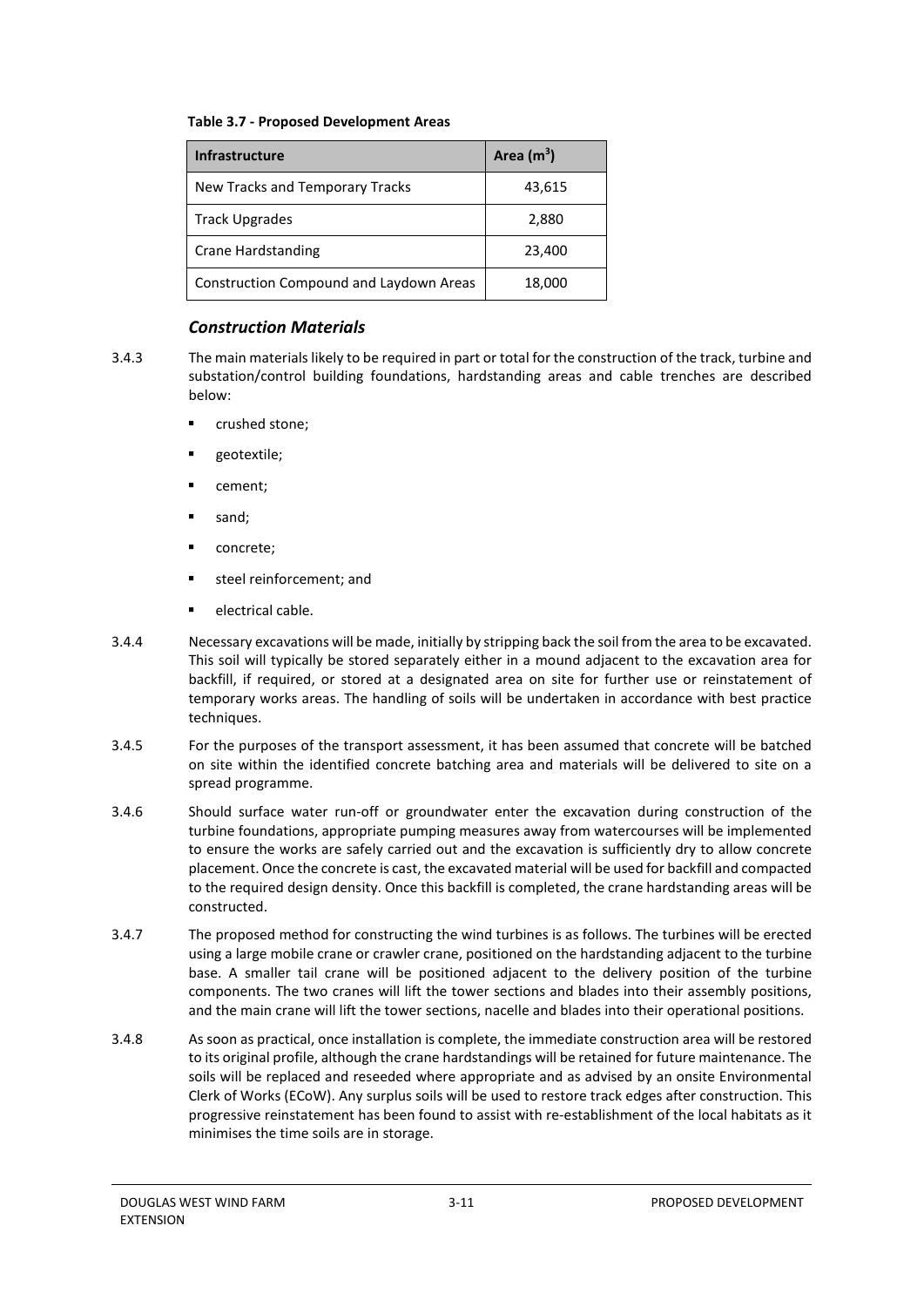### *Traffic & Transportation*

- 3.4.9 A detailed transport assessment is provided within Chapter 12, and the proposed access route to the site is shown on Figure 3.6.
- 3.4.10 Construction traffic associated with the construction and maintenance of the Proposed Development falls into two main categories, namely Abnormal Indivisible Loads (AIL) and Construction/Maintenance Loads. The abnormal loads are those that will require an escort, either by private contractor or by police escort. Construction/maintenance loads are those that do not require any special escort or permissions and are only influenced by normal traffic regulations.
- 3.4.11 The Applicant will ensure that the vehicles will be routed as agreed with SLC, Transport Scotland and Police Scotland, to minimise disruption and disturbance to local residents and road users. Further details regarding transport and access can be found in Chapter 12 of this EIA Report.

### *Pollution Prevention & Health & Safety*

- 3.4.12 Prior to commencement of construction activities, a pollution prevention strategy, contained within a CEMP, will be agreed with SEPA to ensure that appropriate measures are put in place to protect watercourses and the surrounding environment. Further details regarding the contents of the CEMP are provided later in this chapter. As part of the CEMP process, a Controlled Activities Regulations (CAR) construction site licence will be applied for in consultation with SEPA prior to commencement.
- 3.4.13 As with any development, during the construction stage there is the potential for impacts on the quality of the water environment in surrounding watercourses and local ditches. These mostly arise from poor site practice and careful attention will be paid to SEPA's *Guidance for Pollution Prevention (GPPs) Guidance 5 (GPP5) – Works and Maintenance In or Near Water (2017)* and SEPA's *Pollution Prevention Guidelines, Guidance 6 (PPG6) – Working at Construction and Demolition Sites (2012) t*o prevent impacts.
- 3.4.14 Any fuel or oil held on site will only be of an amount sufficient for the plant required. This will be stored in a bunded area, as noted above, and an oil interceptor will be installed to prevent pollution in the event of a spillage, in accordance with *GPP2 – Above Ground Oil Storage* (SEPA, 2018). There will be no long-term storage of lubricants or petrochemical products on-site.
- 3.4.15 High standards of health and safety will be established and maintained. At all times, all activities will be undertaken in a manner compliant with applicable health and safety legislation and with relevant good practice, as defined under applicable statutory approved codes of practice and guidance.
- 3.4.16 Further details of site specific storage and management of fuel and oil and protection of watercourses during construction are presented in Chapter 11.

### *Construction Environmental Management Plan (CEMP)*

- 3.4.17 As part of the construction contract, the contractor responsible for undertaking the construction and/or decommissioning works (the Contractor) shall sign up to produce, and adhere to, a CEMP. The CEMP shall be developed in accordance with the joint Scottish Renewables, SNH, SEPA, and Forestry Commission Scotland guidance on *Good Practice During Windfarm Construction (SNH, 2015).*
- 3.4.18 The CEMP shall describe how the Contractor will ensure suitable management of, but not limited to, the following environmental issues during construction of the Proposed Development:
	- **noise and vibration;**
	- dust and air pollution;
	- surface and groundwater;
	- **EXECOLOGY And Struth Convertional Struth** ecology and species);
	- **forestry management;**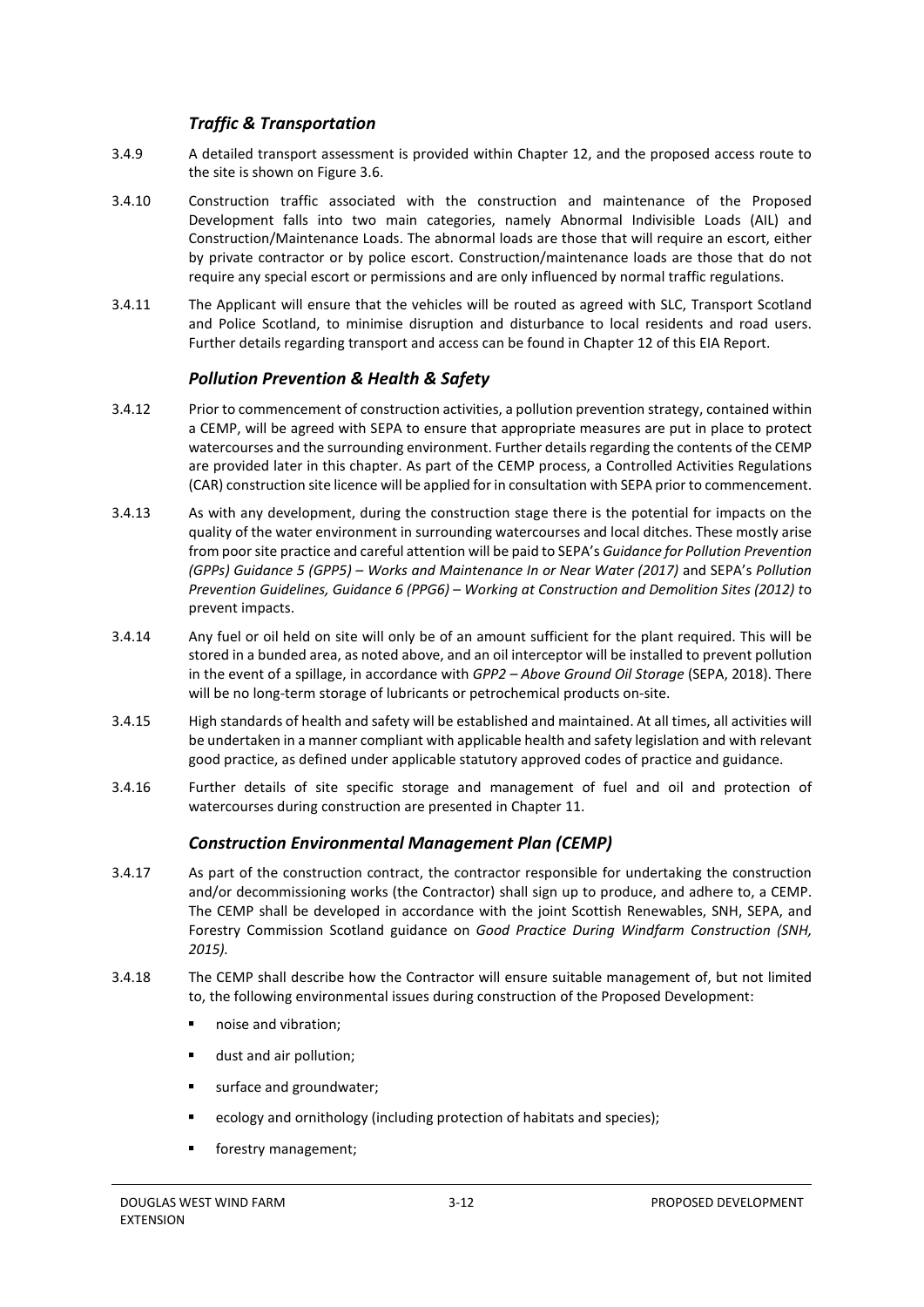- agriculture (including protection of livestock and land);
- cultural heritage;
- waste (construction and domestic);
- details of the size, location and volumes to be extracted from borrow pits;
- **Phonlution incidence response (for both land and water); and**
- site operations (including maintenance of the construction compound, working hours and safety of the public).
- 3.4.19 The Contractor shall provide the following for the above environmental issues:
	- details of all the environmental mitigation which is described within this Environmental Statement (Chapter 18) that is required during construction (and decommissioning) of the Proposed Development, and of how the Contractor will implement this mitigation and monitor its implementation and effectiveness;
	- details of how the Contractor will abide by the local and national legislative requirements e.g. *The Water Environment (Controlled Activities) (Scotland) Regulations 2011*;
	- **•** details of how the Contractor will implement and monitor construction best practice techniques e.g. the control of noise and dust;
	- details of a Waste Management Plan that will include opportunities to reduce and re-use waste on site, recycling of waste which cannot be reused and disposal of waste to landfill; and
	- details on how the Contractor will liaise with the public and local landowners and how they will respond to any queries and/or complaints.
- 3.4.20 The Contractor and/or Applicant shall consult with the Scottish Ministers, SNH, SEPA, Historic Environment Scotland (HES) and SLC on the production of the CEMP. The Contractor shall amend and improve the CEMP as required throughout the construction and decommissioning period.
- 3.4.21 The CEMP shall, where applicable, cross-reference and correspond with the Construction Traffic Management Plan (CTMP). The CTMP will detail the management of traffic to and from site, including abnormal loads and daily workers commute. It shall also include mitigation for impacts to public transport, local private access and public footpaths/rights of way, cycleways and bridleways. The Contractor and/or Applicant shall amend and improve the CTMP as required throughout the construction and decommissioning period.
- 3.4.22 Specific requirements of the CEMP for each of the environmental topics assessed in the EIA are provided in the relevant EIA Report chapters.

### <span id="page-14-0"></span>3.5 Operation & Maintenance

- 3.5.1 During operation, only site maintenance vehicles and local utility company vehicles will normally be required on the site for the Proposed Development. Daily visits to the control building by site management personnel in four wheel drive or conventional passenger vehicles will occur following the commissioning phase.
- 3.5.2 Any diesel or oil stored on-site will be held within an appropriately bunded location.
- 3.5.3 Health and safety will also be controlled as set out in the construction phase.
- 3.5.4 Once the Proposed Development is operational, daily routine maintenance inspections and servicing visits by site management / technicians in one to two vehicles are expected.
- 3.5.5 In the unlikely event that a major turbine component requires replacement, vehicles will use the new access tracks and crane pads.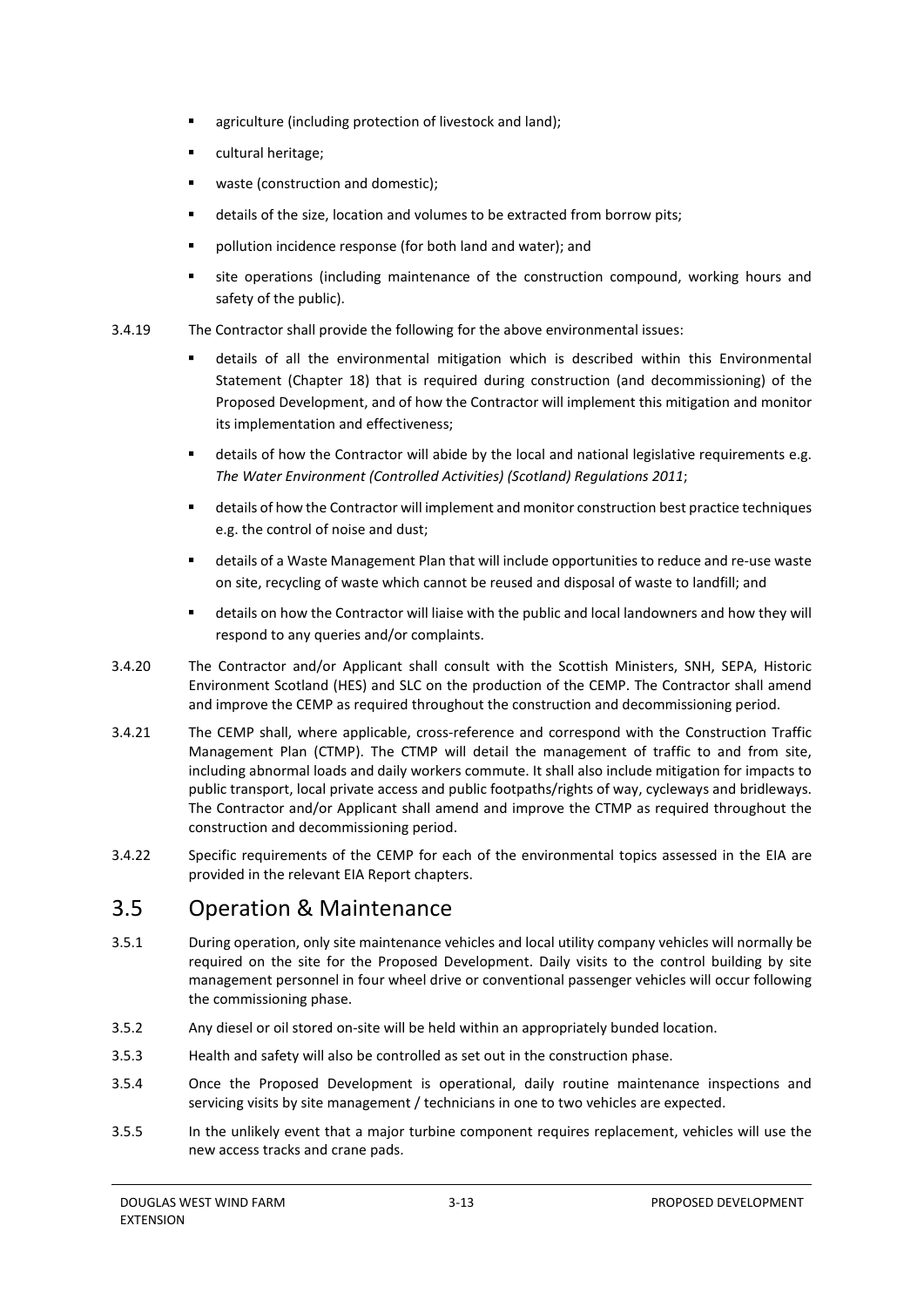### *Operation Environmental Management Plan*

3.5.6 The Applicant will implement an Operation Environmental Management Plan (OEMP). Similar to the CEMP, the OEMP will set out how the Applicant will manage and monitor environmental effects throughout operation of the Proposed Development.

### <span id="page-15-0"></span>3.6 Decommissioning

- 3.6.1 This assessment assumes that the operational lifespan of the Proposed Development would be 30 years, after which it would be appropriately decommissioned. It is expected that decommissioning would take approximately 12 months. The environmental effects of decommissioning are considered to be similar to those during construction but excluding habitat loss which would have already occurred under the construction phase.
- 3.6.2 During the decommissioning phase, vehicles would access the site by the same route used for delivery and construction of the wind farm.
- 3.6.3 Either the main construction compound and laydown area would be re-established or a new compound would be developed as agreed with the Scottish Ministers/Local Authority at the appropriate time, to temporarily store decommissioned plant and equipment. The nacelles and blades would be removed using cranes situated on the crane pads as previously constructed. The towers would then be dismantled.
- 3.6.4 All components would be removed from the site for disposal and/or recycling as appropriate and in accordance with regulations in place at that time.
- 3.6.5 If required, exposed parts of the concrete foundations would be ground down to below sub-soil level, however, the remaining volume of the foundations would remain in situ.
- 3.6.6 The turbine base areas and crane pads would be returned to their original appearances unless further consents were granted. The additional onsite access tracks (with the exception of the temporary tracks) created for the Proposed Development would be narrowed to forestry-width and retained. The tarmac road from the M74 that exists at present would remain.
- 3.6.7 If, after the operational lifespan of the Proposed Development has expired there is potential for repowering, this would be subject to a new and separate application.

## <span id="page-15-1"></span>3.7 Climate Change & Carbon Considerations

3.7.1 Increasing atmospheric concentrations of greenhouse gases (GHGs), including carbon dioxide (CO2) - also referred to as carbon emissions - are resulting in climate change. A major contributor to this increase in GHG emissions is the burning of fossil fuels. With concern growing over climate change, reducing its cause is of utmost importance. The replacement of traditional fossil fuel power generation with renewable energy sources provides high potential for the reduction of GHG emissions. This is reflected in UK and Scottish Government climate change and renewable energy policy and commitments. The relevant aspects of such policies are summarised in Chapter 5.

### *Energy Generation*

- 3.7.2 Whilst the Proposed Development will reduce carbon emissions by replacing the need to burn fossil fuels for power, carbon emissions will result from the component manufacturing, transportation and installation processes associated with the Proposed Development. There is also the potential for carbon fixers and sinks to be lost through the clearing of vegetation during construction. There must, therefore, be a sufficient balance between the carbon reduction associated with renewable energy development and that which is produced through construction/ fabrication processes and lost through site preparation.
- 3.7.3 The electrical output capacity from the Proposed Development will be around 78 MW, with the exact capacity depending on the model and type of turbine selected. It would be expected that the site would generate around 220 GWh per year (again depending on the turbine selected).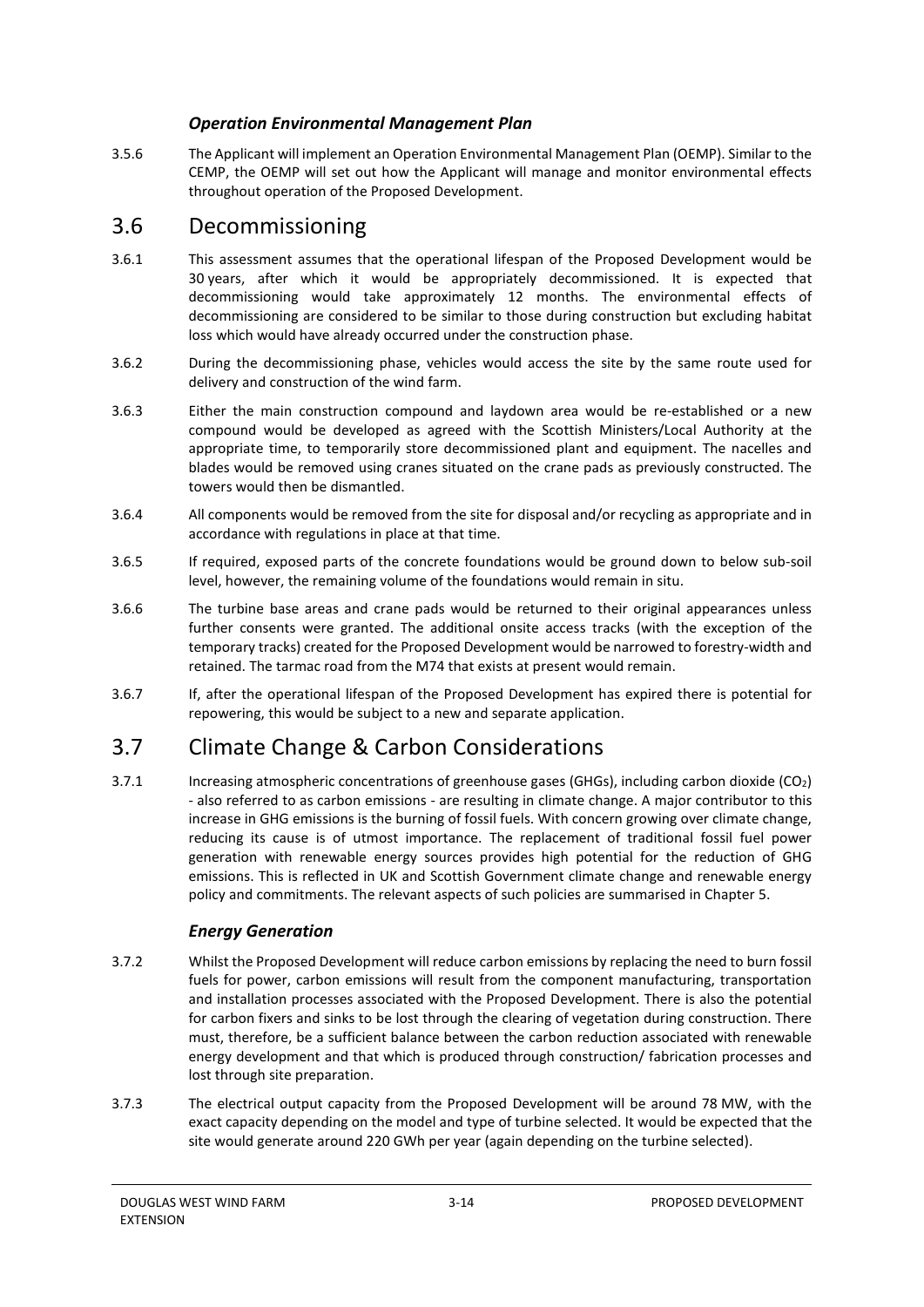- 3.7.4 The average electricity consumption per household in the UK quoted by RenewableUK is 3,781 kWh (RenewableUK, 2018). Assuming generation of 220.7 GWh annually, the Proposed Development would generate enough power to supply approximately 57,000 average UK households.
- 3.7.5 Although future wind yields cannot be guaranteed, if the Proposed Development continued to generate, on average, at this load factor over its proposed 30-year lifespan, it is expected that around a total of approximately 6,620 GWh of renewable energy could be generated.

### *Carbon Emissions Savings*

- 3.7.6 A technical review of energy displacement by the UK Energy Research Centre (UKERC) considered over two hundred studies and papers from all round the world for the UK Government and concluded that *"it is unambiguously the case that wind energy can displace fossil fuel-based generation, reducing both fuel use and carbon dioxide emissions"* (UKERC, 2006).
- 3.7.7 Whilst the wind turbines will reduce carbon emissions by replacing the need to burn fossil fuels for power, there is the potential for carbon fixers and sinks to be lost through the clearing of vegetation and materials for construction. There must therefore be a sufficient balance between the carbon reduced and that which is produced and lost through associated processes.
- 3.7.8 The Proposed Development site is covered in commercial coniferous forestry. Peat depths identified across the site are less than 0.5 m, with no peat identified across much of the site area. The turbine layout has been designed to minimised the impact on the commercial forestry operations and limit the number of woodland blocks that would need to be clear felled as part of the construction of the Proposed Development. Turbines will be keyholed within the forestry block and any new forestry will not planted within these keyholed areas. Full details of the Proposed Development forestry assessment is provided Chapter 16. The overall carbon sink loss from the Proposed Development will therefore be small.
- 3.7.9 The Scottish Government's online Carbon Calculator Tool V1.5.1 has been completed for the Proposed Development (ref. BFCZ-9Y9J-8ORY). Input parameters are based on the proposed site design, infrastructure dimensions, results from peat depth surveys and laboratory testing of peat, and other information gained from site survey work, desk study and, where applicable, assumptions relating to groundwater, drainage, and habitat regeneration.
- 3.7.10 The output from the Carbon Calculator indicates the expected total carbon dioxide loss for the Proposed Development (from manufacture of turbines, construction, decommissioning, and carbon sink losses, also taking account of gains due to restoration of borrow bits) is 140,257 tonnes of carbon dioxide (tCO<sub>2</sub>).
- 3.7.11 Scottish Government guidance on wind farm carbon savings (Scottish Government, 2008), states: "*carbon emission savings from wind farms should be calculated using the fossil fuel sourced grid mix…, rather than the grid mix."* Taking account of the expected total CO2 loss from the Carbon Calculator result, the Proposed Development would be expected to result in a saving of approximately 101,522 tonnes of carbon dioxide (tCO<sub>2</sub>) per year, meaning a total of over 3.05 million tonnes over the 30-year lifetime of the development, through displacement of carbonemitting generation. (RenewableUK, 2018).

### <span id="page-16-0"></span>3.8 Public Access

- 3.8.1 There are no core paths listed across the Proposed Development site. There are three paths listed as part of the Wider Network of paths in the SLC Core Paths Plan (adopted November 2012): CL/5897/1, CL/5194/1 and CL/5195/1 and a historic right of way (SL 103) that traverse the eastern extent of the site (refer to Figure 13.11). However, these paths are historic routes that no longer exist on the ground and have been replaced by new routes provided by the former opencast mine workings adjacent. The infrastructure associated with the Proposed Development will provide improved access across the site throughout the operational life of the Proposed Development.
- 3.8.2 In the interests of health and safety, the Wider Network paths (as noted above in paragraph 3.8.1) that do exist within the site may need to be temporarily diverted during construction. If required, a temporary diversion will be put in place for the construction period for affected path sections, with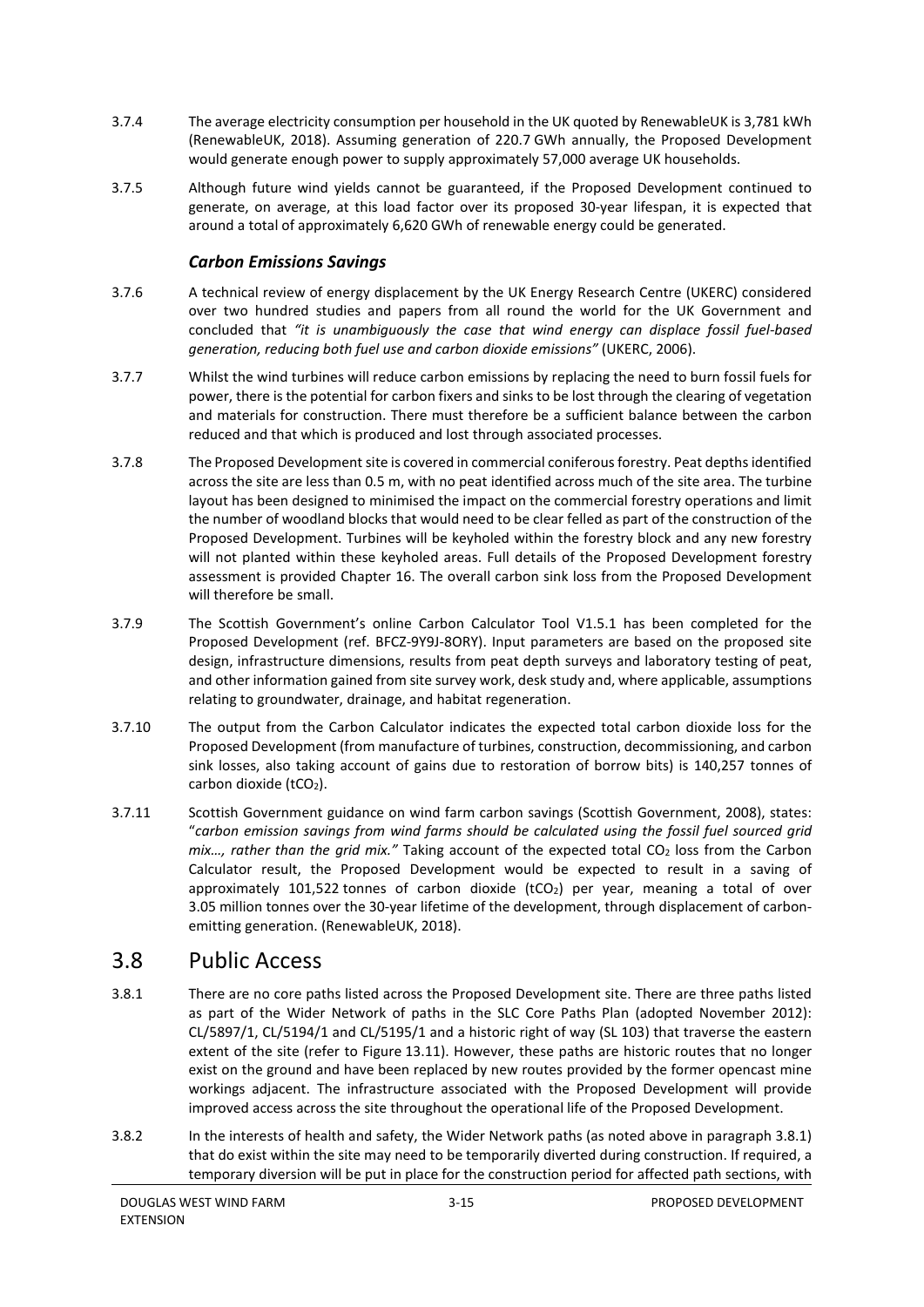suitable alternatives clearly signposted. It is proposed that details of temporary path diversions can be secured by an appropriately worded condition.

### *Outdoor Access Plan*

- 3.8.3 During its period of operation, the Proposed Development access tracks will be open for nonmotorised public access and will provide a greater network of paths in the local area. These new tracks will also connect with both the consented Douglas West Wind Farm as well as the proposed Repowered Hagshaw Hill Wind Farm to allow a great diversity in route options and length (refer to Figure 13.12).
- 3.8.4 There is also an existing commitment that the historic right of way (SL 103) will be reinstated as part of the harvesting and replanting plans within the eastern extent of the site (refer to Figure 13.12 and Chapter 16 Forestry).
- 3.8.5 As the Applicant forms part of the same group of companies as 3R Energy, the Applicant is keen to develop and enhance the Public Access Strategy and Heritage Trail commitments that form part of the existing planning permission for the Douglas West Wind Farm. Similarly, the Applicant wishes to ensure that public access and outdoor recreational opportunities across the Landowner's landholding are linked and clearly promoted from the proposed new Visitor Welcome Area, part of the Repowered Hagshaw Hill Wind Farm proposals, to maximise the recreational opportunities for the local area.

### <span id="page-17-0"></span>3.9 Socio-Economic Benefit

- 3.9.1 Based on an installed capacity of 78 MW, the Proposed Development will generate a £11.7 million Community Benefit Contribution to communities in the Douglas Valley over the life of the project, comprising financial contributions of £5,000/MW. The aim of this funding will be to support the delivery of strategic projects in the Douglas Valley over the next 30 years.
- 3.9.2 The Applicant is exploring the potential to establish a Douglas Valley Development Trust which would receive income from the Proposed Development (alongside income from the neighbouring Repowered Hagshaw Hill Wind Farm project) which would yield the financial resources to deliver a Community-Led Investment Strategy for the local villages of Glespin, Douglas, Coalburn, Rigside and Douglas Water. The Strategy would seek to deliver on the aims of the Coalburn, Douglas and Glespin Community Action Plan (August 2016) and the Rigside and Douglas Water Community Action Plan (2018 – 2023) in the first instance.
- 3.9.3 The communities in each of these villages have prepared Action Plans for how they would like to see their communities develop over the coming years and the Applicant would very much like the Proposed Development to provide a dedicated stream of funding to deliver on the objectives of each Action Plan, and any other future projects identified. The overarching objective of the Development Trust would be to deliver real improvement to the physical and recreational environment of Glespin, Douglas, Coalburn, Rigside and Douglas Water.
- 3.9.4 In order to achieve this, the Applicant proposes that the Proposed Development Community Benefit Contribution would fund (jointly with the neighbouring Repowered Hagshaw Hill Wind Farm project) a full-time Local Development Officer who would be dedicated to the task of developing and delivering the Community-Led Investment Strategy for the area. This would include seeking out, developing and submitting grant applications on behalf of local groups for specific improvement projects in the above villages that would fulfil the objectives of each Community Action Plan. Each village would have a dedicated 'pot' of money ring fenced for their community by the Development Trust on an annual basis. It is proposed that this funding could be used as 100% finance for one-off projects, or as part of match-funding arrangements for larger schemes. Revenue funding could also be considered for the right projects/facilities. It is initially proposed that the Local Development Officer would be based locally in Douglas, Coalburn or Lanark and would work closely with the South Lanarkshire Council Economic Development & Regeneration Team, and all local groups and third sector agencies in the Douglas Valley Communities.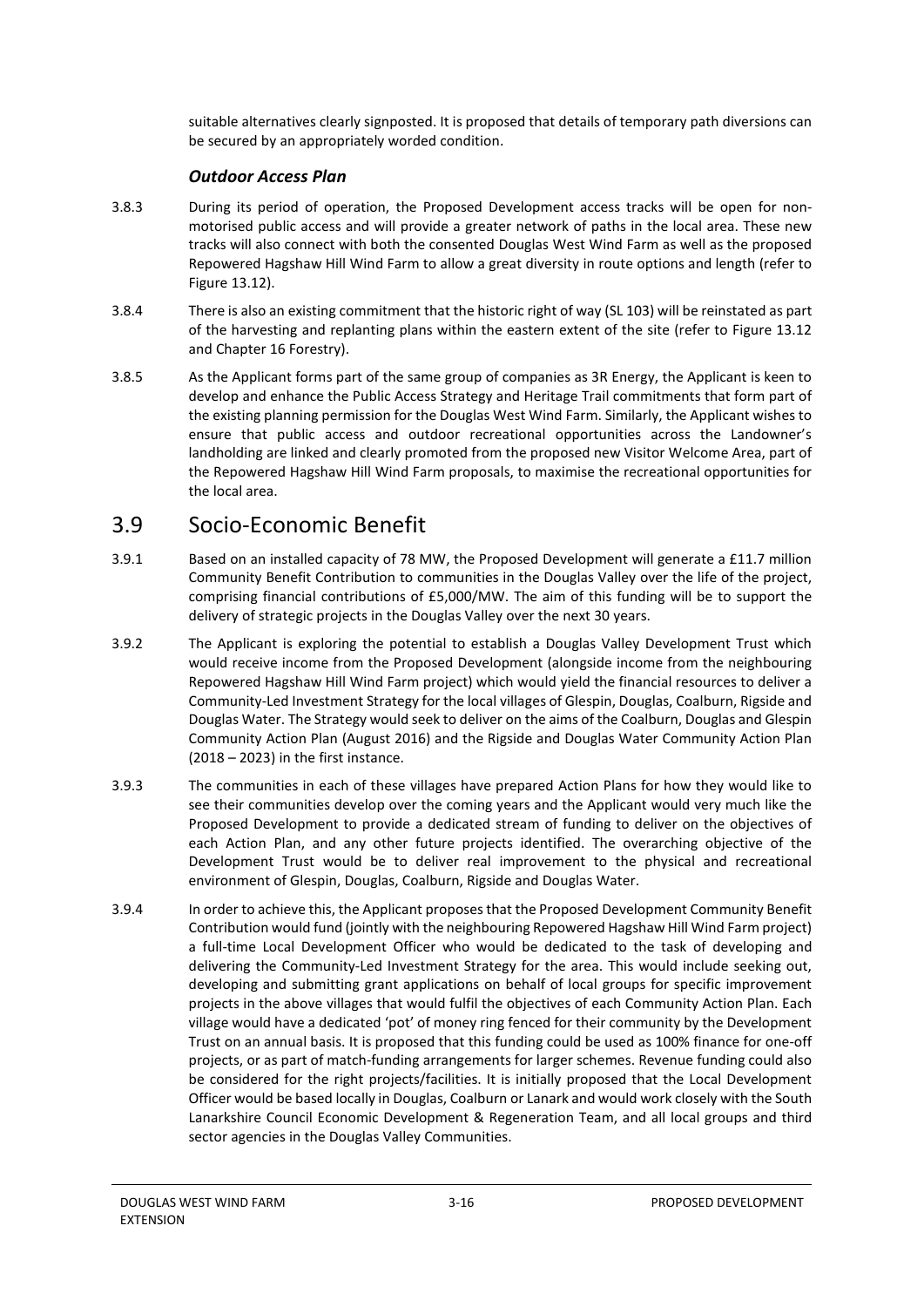- 3.9.5 The Applicant is also committed to exploring the potential to open up a revenue share in the Proposed Development for the local community, creating the opportunity for local community groups in the Douglas Valley to acquire a share in the future revenue of the wind farm.
- 3.9.6 The Applicant proposes that any interested local groups should initially engage with Local Energy Scotland, who manage the Scottish Government's Community and Renewable Energy Scheme (CARES), to seek advice on the ways in which to acquire a revenue share of up to 5% in the Proposed Development.
- 3.9.7 This proposed Shared Ownership structure conforms with Option 2 on page 16 of the Scottish Government Good Practice Principles for Shared Ownership of Onshore Renewable Energy Developments.
- 3.9.8 As part of 3R Energy's Forward Strategy for their landholding and businesses, the Proposed Development creates opportunities to develop and fund (through the Community Benefit Contribution) outdoor recreation infrastructure in the local area which could act as a catalyst for the newly established Development Trust to grow an Adventure Tourism offering in the Douglas Valley, capitalising upon the significantly increased visitor numbers calling at the renovated Cairn Lodge Service Station and the branding and promotional work that is ongoing for J11 of the M74.
- 3.9.9 The final community benefit arrangements are to be agreed with local communities, SLC and the Scottish Ministers.
- 3.9.10 The Proposed Development represents a significant investment in the Douglas Valley and the Applicant has committed to taking a number of steps to ensure that benefits from the Proposed Development are maximised locally. The Applicant is committed to a local supplier approach that will ensure that supplier contracts are sourced locally wherever possible, sustaining local businesses and providing employment opportunities for local people. Construction companies will also be encouraged to offer local apprenticeship and work experience places during the construction phase of the Proposed Development as part of a Responsible Contracting Policy.
- 3.9.11 An independent assessment of the socio-economic impact of the Proposed Development has been undertaken and included as Chapter 13 of this EIA Report. The assessment concludes that the Proposed Development represents a major investment in the South Lanarkshire and Scottish economies and will therefore deliver a range of positive economic impacts. During the development and construction phase the Proposed Development would generate a positive economic impact of up to £42.8 million and 393 job years of employment in the Scottish economy, of which £15.9 million and 141 job years would be within South Lanarkshire. During each year of the operational phase (30 years) the Proposed Development would generate a positive economic impact of up to £1.0 million and 8 job years in the Scottish economy, of which £0.7 million and 5 job years would be in South Lanarkshire. There would also be wider socio-economic benefits associated with the Proposed Development as a result of the Community Benefit Contribution of £5,000 per MW per year, and the opportunity for local communities to acquire a revenue share of up to 5% in the Proposed Development. There would additionally be benefits to the public sector from payment of non-domestic rates estimated to be worth around £0.8 million each year. The positive economic impacts of these benefits are discussed further in Chapter 13.

### <span id="page-18-0"></span>3.10 Summary

- 3.10.1 This chapter has provided a description of the site and the surrounding area, alongside details of the Proposed Development and a summary of the associated infrastructure. A description of the likely activities to occur during the construction, operation and decommissioning phases is also provided.
- 3.10.2 The Socio-Economic benefits created by the Proposed Development have been summarised, as have the main Community Benefit and Shared Ownership proposals (refer to Chapter 13 for full details).
- 3.10.3 Finally, a high-level assessment of the predicted carbon savings has been conducted for the Proposed Development.